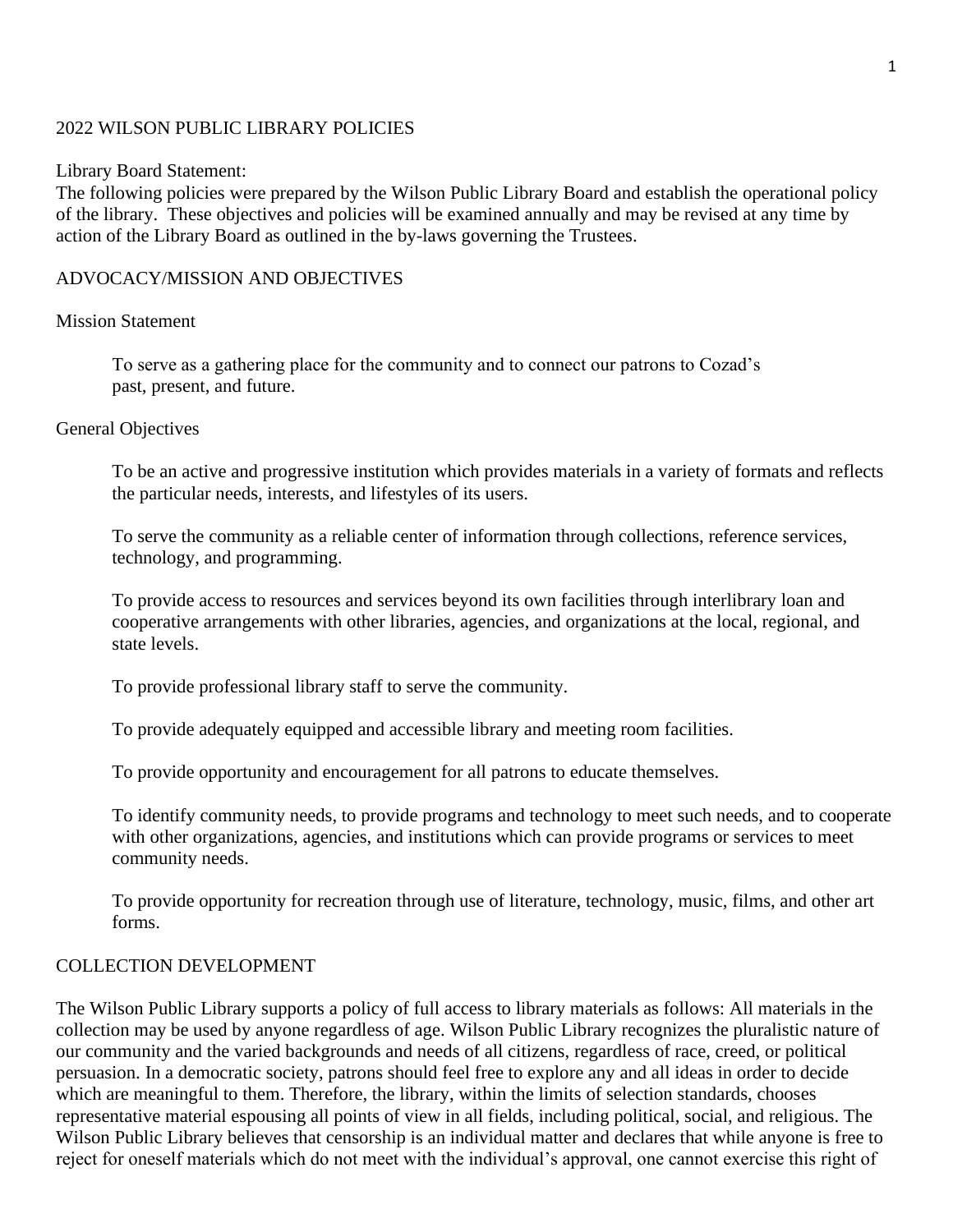censorship to restrict the freedom of others. The Wilson Public Library supports the right of each family to decide which items are appropriate for use by its children. Responsibility for a child's use of the library materials lies with his or her parent or guardian. All aspects of materials selection will aim at implementing the library's general objectives and should meet most of the following general criteria in order to be selected:

- public demand, interest or need
- contemporary significance, popular interest or permanent value
- attention of critics or reviewers
- prominence, authority, and/or competence of author or creator
- timeliness of material
- relation to the existing collection
- statement of challenging, original or alternative point of view
- authenticity of historical, regional or social setting
- local or regional significance
- price and/or availability

## SELECTION OF MATERIALS

Ultimate responsibility for selection of materials rests with the Library Director, who operates within the framework of policies and objectives determined by the Library Board. So far as practical, all members of the staff will participate in the selection process.

• The library will maintain an up-to-date array of selection tools such as reviewing services, review publications, catalogs, etc., or borrow such items from the Nebraska Library Commission.

• The library will strive to balance requests by special interest groups with general demands and to present fairly both sides of controversial subjects.

▪ Public demand is a valid factor in materials selection; consideration is given to the interests of the few as well as the many.

▪ Patrons may request materials not found in the Library collection. These requests will be considered by the Library Director for purchase and addition to the collection based on the item's age, availability, and access to downloadable formats via databases such as Overdrive. Interlibrary Loan services will be utilized to obtain requested items if they are not purchased but are available via another library.

▪ Library staff other than the Library Director are not able to purchase materials through telephone solicitation nor will they accept preview boxes from vendors.

▪ Duplicate titles are purchased for those deemed historically significant and/or as popular demand indicates.

▪ Patrons finding certain materials objectionable to the community may request that they be reconsidered by using the "Request for Reconsideration" form.

▪ "Request for Reconsideration" forms will be returned to the library director.

A copy of the "Request for Reconsideration" form is available at the front desk, as are copies of the ALA Freedom to Read Statement, the ALA Freedom to View Statement, The ALA Code of Ethics, and The ALA Library Bill of Rights.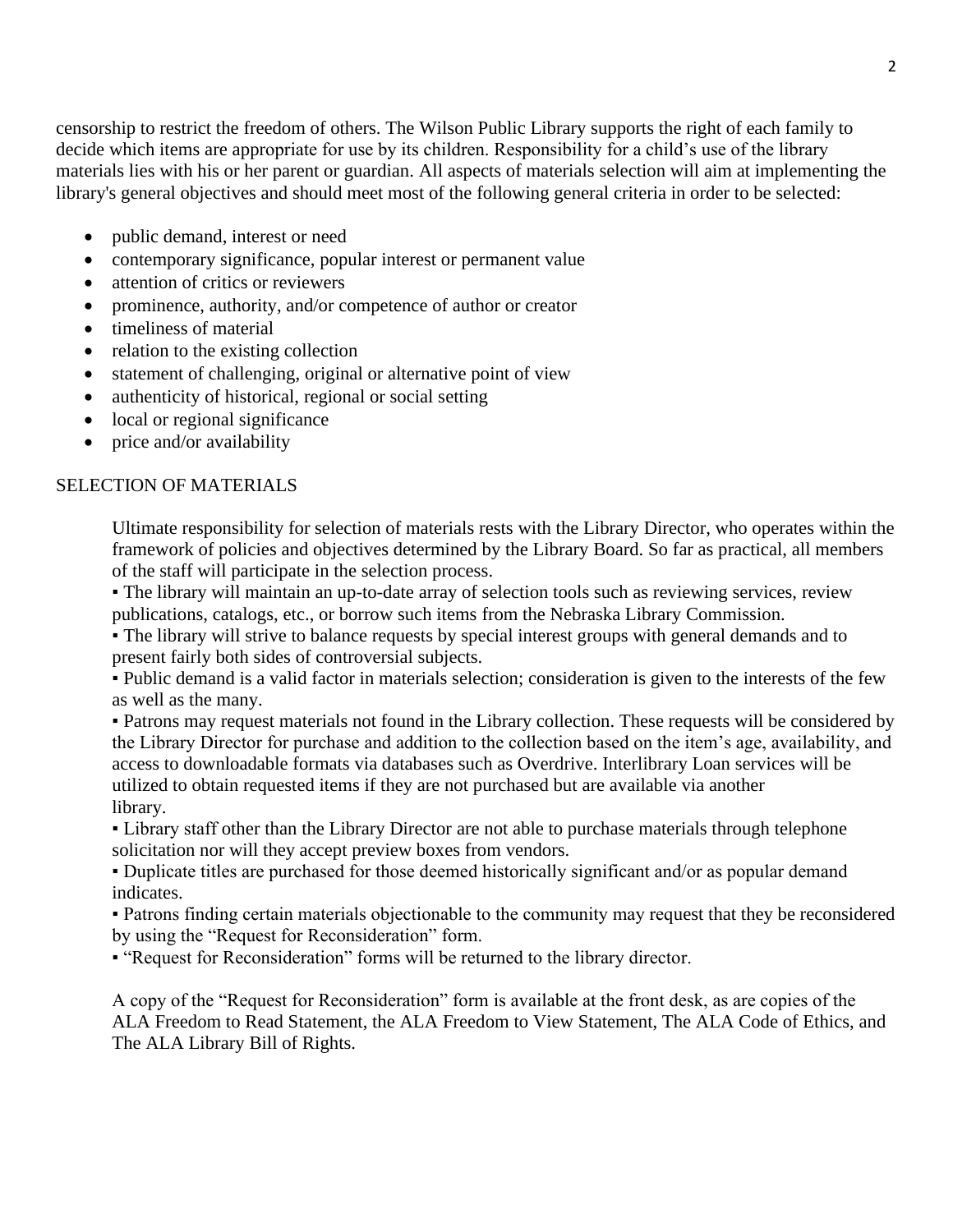## Formats Collected

Print, Audiovisual, Electronic and Digital Media Multimedia kits, cakepans, and microforms Formats collected may change as new forms of media are developed

## Labeling

Different formats within the library are labeled for patron ease of use. Staff are available to assist patrons with finding materials. Examples: CD for audiobooks, DVD/VHS for video, BP for backpacks, CP for cake pans, LP for Large Print, etc.

Certain genres may also be labeled for patron ease of use. Examples include: Religious Fiction (REL), Chapter Books (CB), and Young Adult (YA).

## CONFIDENTIALITY OF PATRON RECORDS

The Wilson Public Library Board recognizes its circulation records identifying the names of library users with specific materials are confidential in nature.

All staff are advised that such records shall not be made available to any agency of state, federal, or local government except pursuant to such process, order, or subpoena as may be authorized under the authority of, and pursuant to federal, state, or local laws relating to civil, criminal, or administrative discovery procedure or legislative power.

The Library Board shall resist the issuance or enforcement of any such process, order or subpoena until such time as proper showing of good cause has been made in a court of competent jurisdiction.

## CONFLICT OF INTEREST 9.14.2021

No Board member or committee member of Wilson Public Library in Cozad, NE, shall derive any personal profit or gain, directly or indirectly, by reason of his or her participation on the Board. Other than compensation, no employee shall derive any personal profit or gain, directly or indirectly, by reason of his or her employment by the Wilson Public Library except through activities that may facilitate professional advancement or contribute to the profession such as publications and professional service and have been fully disclosed to the Board.

Each individual shall disclose to the Board any personal interest which he or she may have in any matter pending before the Board and shall refrain from participation in any decision on such matter.

Members of Wilson Public Library Board, committees, and staff shall refrain from obtaining any list of library patrons that results in personal benefit.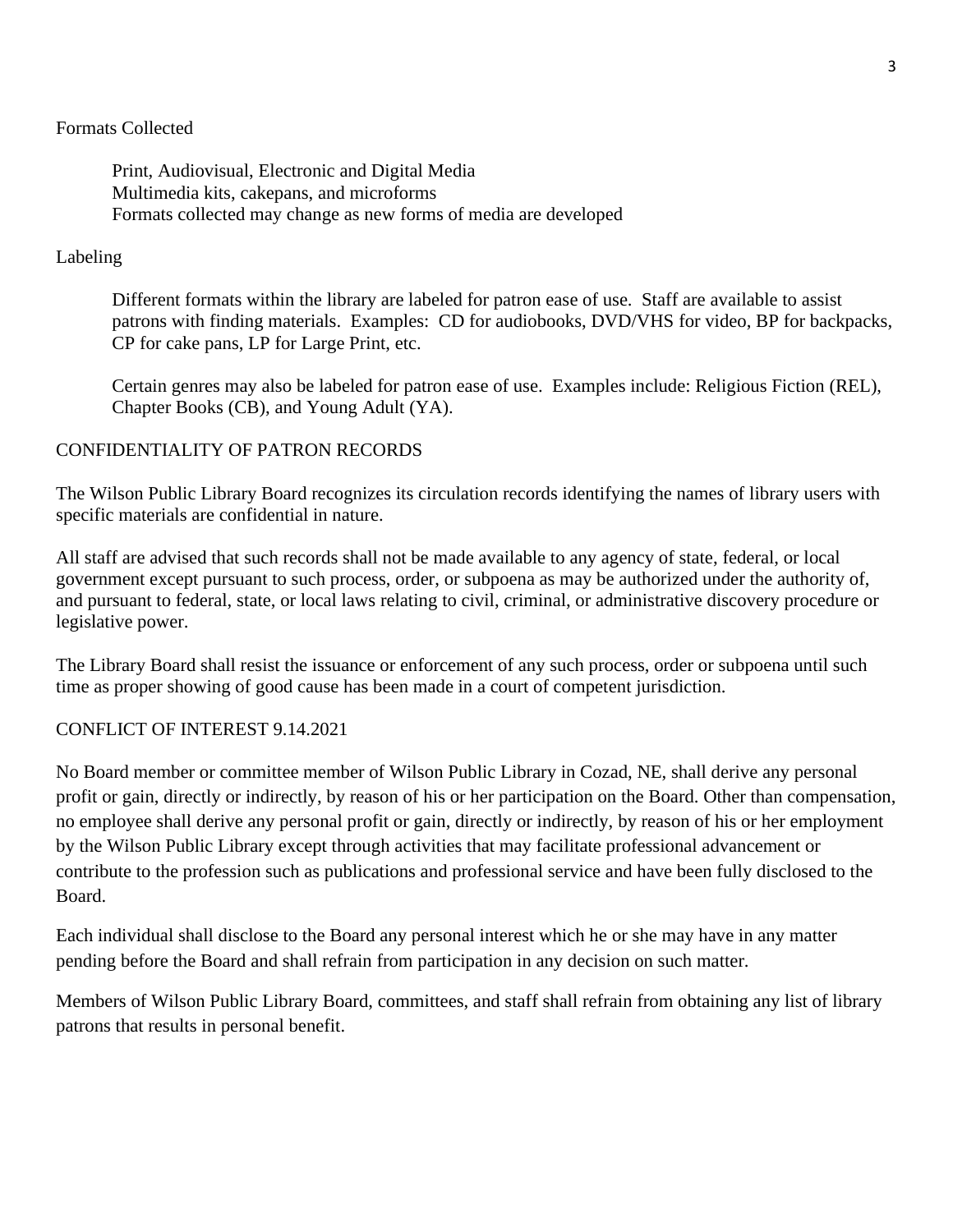## CUSTOMER COMPLAINTS

Established to meet the requirements of the Americans with Disabilities Act of 1990, this policy may be used by anyone who wishes to file a complaint alleging discrimination in the provision of services, activities, programs, or benefits by the Wilson Public Library. The grievance must be in writing and must contain information about the alleged discrimination such as name, address, and phone number of complainant and location, date, and description of the problem. Alternative reasonable means of filing complaints, such as personal interviews or a tape recording of the complaint, will be made available for persons with disabilities upon request.

The complaint must be submitted by the grievant and/or his/her designee as soon as possible but no later than 60 calendar days after the alleged violation to: Library Director 910 Meridian Ave Cozad, NE 69130

The Library Director or his/ her designee will then meet with the complainant to discuss complaint and possible resolutions followed by a written response from the Library Director explaining the position of the Library and agreed upon resolution of the complaint. Appeals may be made to the Library Board.

The library's Personnel Policy governs employment-related and disability-related grievances.

## EMERGENCY, HEALTH, AND SAFETY

The library is a public service institution, and every effort is made to maintain regular hours for the public. The library will be closed only when weather conditions deteriorate to the point where emergency situations prevail, when vital equipment in the building fails, as subject to details in the Wilson Public Library Health Emergency Response Plan, or when there is a general emergency that mandates closure or lockdown/shelter in place status. The decision to close the library will be made by the Library Director (or supervisor on duty) in coordination with the City Office. After City Office hours, the decision will be made by the Library Director.

There is a local phone available which dials 784-phone numbers only. Long distance and cell- phone calls are not allowed by the general public. If a child needs to contact a guardian via cell phone, that is the responsibility of said guardian, not the library staff. Additionally, if an adult needs to contact someone perceived to be at the library, that is the responsibility between those two, not the library staff. For the safety of our staff and patrons, staff will not track patrons down to give messages to patrons from inbound phone calls to the library.

Accidents, Injuries, or Illness on Library Grounds

If immediate assistance is needed, 911 will be called. CPR/AED will be given only by those trained in appropriate circumstances. If body fluids are present (blood, urine, saliva), latex gloves shall be worn when touching the individual. If a band-aid needs to be used, they are available in the staff area and can be given to individuals to place it on the injury himself. A parent may do this for a child. Factual details of the accident, injury, or illness including the person's name and address and names/addresses of any witnesses shall be recorded in the Incident Manual at the front desk. Any liability issue will be referred to the Library Director and the City of Cozad.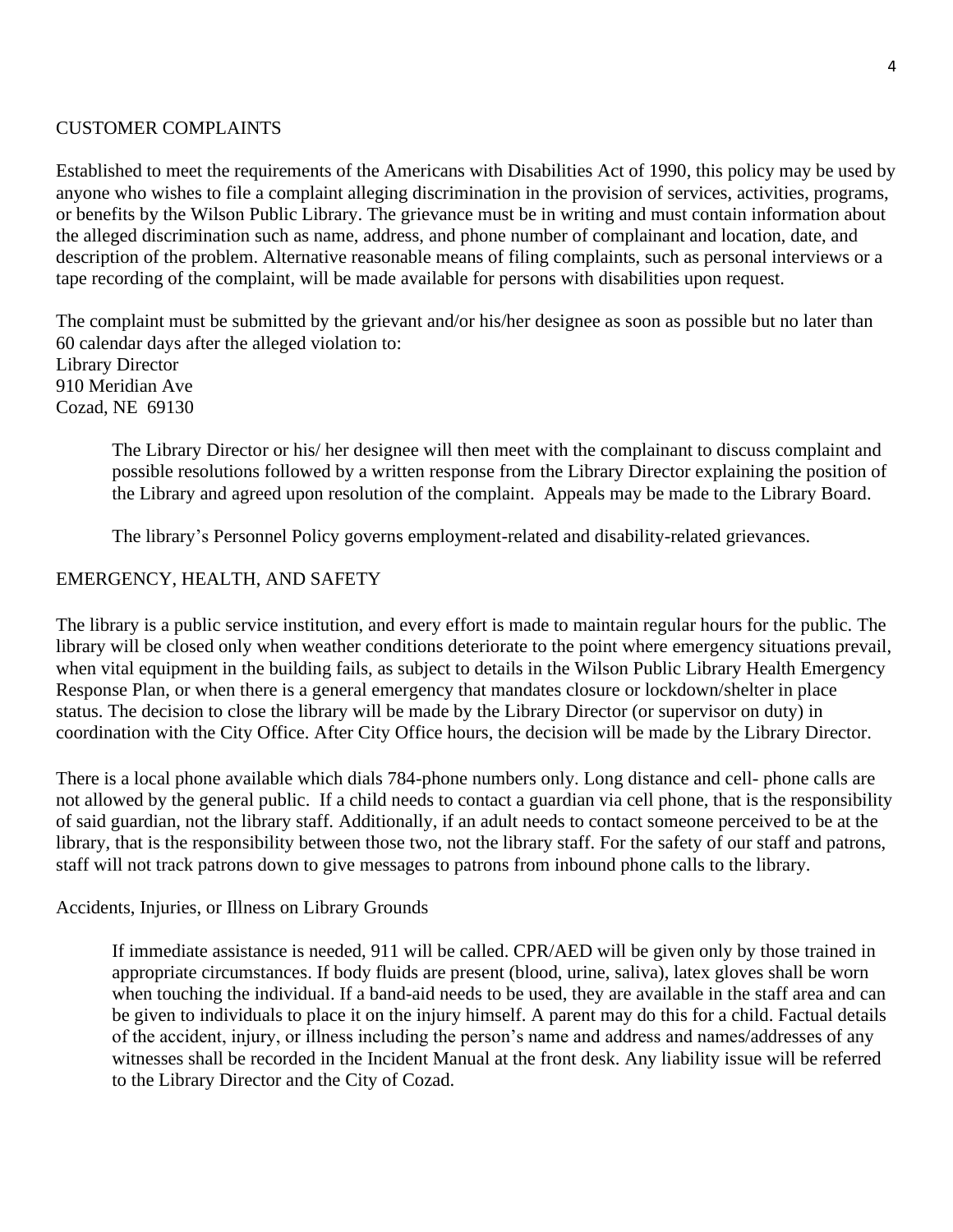#### AED Machine

Staff who have completed a course in CPR and defibrillation may utilize the defibrillator to respond to a victim of Sudden Cardiac Arrest (SCA). Volunteer responders may only provide the care appropriate to their level of training and should turn care over upon the arrival of Cozad emergency responders. The AED Machine is stored in the staff area and the cabinet is marked with a red cross.

#### Bag Check/Unattended Items

All bags and other articles are subject to inspection by authorized personnel. The Library reserves the right to limit the size and number of items brought into the Library. Unattended items are subject to immediate confiscation and disposal.

#### Bed Bugs or Other Insect Damage

Bed bug infestation is an increasing problem worldwide. Although bed bugs do not pose a hazard to human health, they do pose a significant public nuisance, in part due to the difficulty of preventing and controlling infestation. Library staff routinely check all items for damages, including insect damage.

Patrons are asked to voluntarily suspend checkout of Library materials if they are experiencing a bed bug or other insect infestation such as cockroaches or silverfish in their home. Patrons are also asked not to use the book drop check in for materials with signs of insect infestation; rather, seal in a bag and return them to the front desk, letting staff know.

Patrons with public donations are asked to inspect materials for insect damage prior to donating them to the library. The Library reserves the right to discard materials with signs of past or present bug activity.

All Library items determined or suspected to be impacted will be treated as damaged items under the Library Circulation Policy and will either be treated or discarded at the Library Director's discretion.

Any material returned by a patron which shows evidence of live or dead bed bugs will result in immediate suspension of Library privileges for that patron and for any patrons in the same residence. As well, damaged item fines will be set accordingly for each item showing evidence of live or dead bugs.

Suspension will be lifted after the patron presents proof that the residence has been successfully treated for and eradicated of bed bugs, cockroaches, silverfish, or other insects harmful to books by a licensed and accredited pest control company.

#### Fire Alarm and Extinguishers

In case of fire/fire alarm sounding, library patrons in the building will be asked to leave by the nearest exit. Library Director (or supervisor on duty) will call 911 and, if possible, ensure that no one is in the building before exiting. Staff on duty will be asked to meet at Ide Dental, north of the library.

If the alarm hasn't sounded, but a fire extinguisher is needed, there are seven extinguishers located throughout the building. Staff have been trained to use fire extinguishers and know the locations.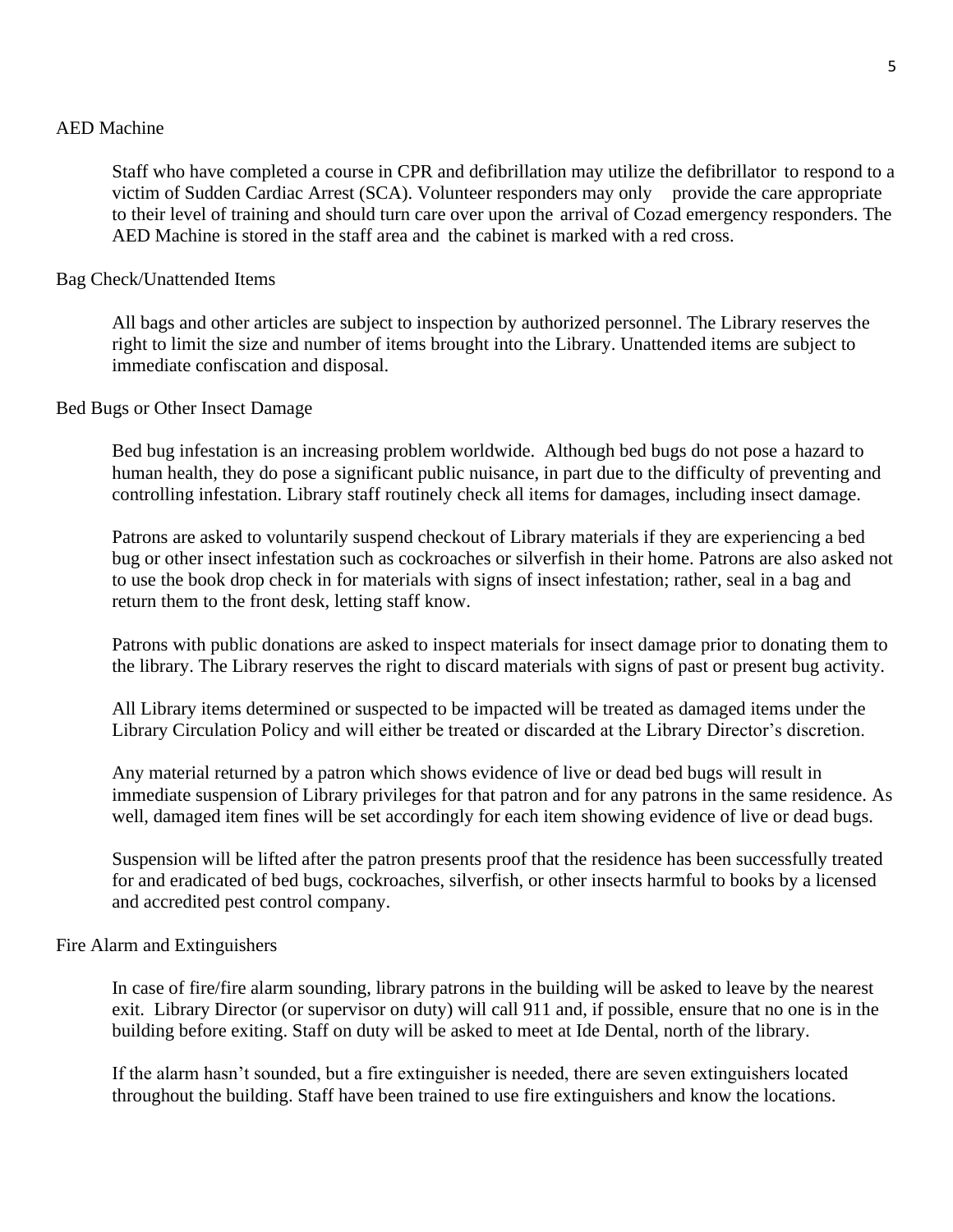### Public Health Emergency

The Library must plan for the safety of patrons and staff if a serious infectious disease, epidemic or pandemic arises, including a plan if staff are unable to report to work due to a health emergency. It is possible during a public health emergency, that unique measures may need to be taken in order to slow the illness spread including:

- 1. Closing by order of local public health/government officials or Two Rivers Public Health Department
- 2. Limiting or canceling social and public gatherings
- 3. Requiring quarantines or other social distancing measures
- 4. Increased cleaning/sanitation

It is vital to ensure that key activities of the library can be maintained for several weeks or more with limited staff and reduced hours due to a public health emergency. Therefore, see the separate Wilson Public Library Health Emergency Response Plan for details on how the library's general policies may be affected in times of a public health emergency.

## Security Cameras

Security cameras are used to enhance the safety and security of library users and staff by discouraging violations of the Library's Code of Conduct, to assist library staff in preventing the occurrence of any violations, and when necessary, to provide law enforcement assistance in prosecuting criminal activity.

Access to the footage in pursuit of documented incidents of criminal activity or violation of the Library's Rules of Conduct is restricted to Library Administration and Information Technology Staff. In situations involving banned patrons or violations to the Library's Rules of Conduct, stored images may be shared with all staff. Lawful Orders of the Court or subpoenas are needed for access beyond designated library and technology staff. All non-city requests for video footage will be referred to the City Attorney. Circumstances apply if anyone is in immediate physical danger on library property, law enforcement will be provided immediate access to security video footage without a subpoena in order to create a safe environment for library staff and users.

Signs are posted at library entrances informing the public that security cameras are in use. Cameras may be installed in areas where individuals lack a reasonable expectation of privacy such as entrances, book stacks, public seating areas and hallways. Cameras will not be installed in areas of the Library where individuals have a reasonable expectation of privacy, such as in restrooms. Cameras may also be installed on the exterior of the building to document activity on Library property, public streets, and surrounding properties.

Because security cameras are not constantly monitored, staff and public should take appropriate precautions for their safety and for the security of personal property. Neither Wilson Public Library nor the City of Cozad is responsible for loss of property or personal injury. Current software deletes images automatically as the capacity of the hard drive is reached, generally after 30 days. Cameras are not installed for the purpose of monitoring staff performance.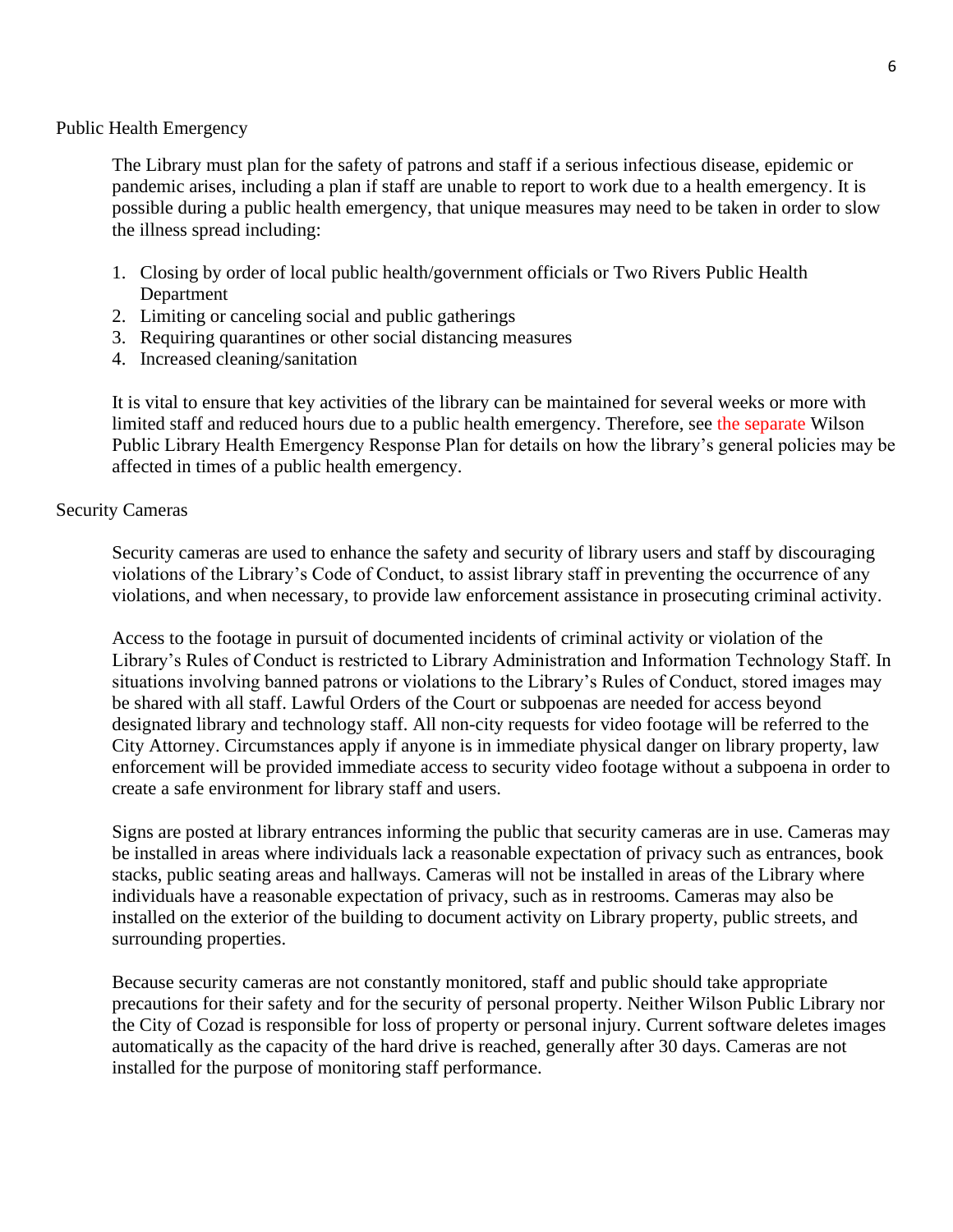Service, Therapy & Emotional Support Animals

Animals, pets, birds, etc. are not allowed in the library except as a library-sponsored program or the use of a service animal by a disabled individual per ADA standards. A patron stating that their animal is a service animal may be asked by staff if the animal is required due to a disability and what work the animal has been trained to perform. Therapy animals will be allowed only as special programs set up by the library. Emotional support animals are not allowed in the library.

### Severe Weather

In case of tornado watches, business will proceed as usual. If a tornado warning is issued, the library will be considered closed until the warning for Cozad/Dawson County has expired per the National Weather Bureau. Library patrons in the building will be allowed to remain in the library's designated tornado shelters until the tornado warning has expired. Unattended minors will be asked to stay in the building until a guardian picks them up or until the tornado warning has expired.

### EXHIBITS, DISPLAYS, BULLETIN BOARDS

The public library provides as many attractive, educational and cultural exhibits as possible. There is a kiosk and a glass display case in the main library for additional exhibits.

No poster display, exhibit, pamphlet, brochure, booklet, etc. shall be exhibited, displayed or placed in the library for distribution without permission of the Library Director. Items may be displayed for two weeks unless special arrangements have been made by the Library Director.

The library assumes no responsibility for the preservation or protection from possible damage or theft of any item displayed or exhibited.

No political advertising is permissible, nor is any type of solicitation.

## FACILITIES INCLUDING MEETING ROOMS

To achieve the goal of good library service, the Library Board will strive to provide and maintain public library facilities which will adequately meet the physical requirements of modern, aggressive library service. Such facilities will offer the community a compelling invitation to enter, read, look, listen, learn, discover, and explore.

In the library proper, food or drinks are not allowed. Inside community rooms, there are restrictions of food and drink allowance.

Neither tobacco use nor e-cigarette (also vaping) use is permitted on library property. Tobacco use includes all smoking and chewing tobacco products. Patrons choosing to smoke outside must do so off of library property.

Community Rooms: Use and Reservations.

Library meetings receive first consideration in scheduling all events. In the event of conflict, secondary preference is given to meetings which are free and open to the public, or at Library Director's discretion.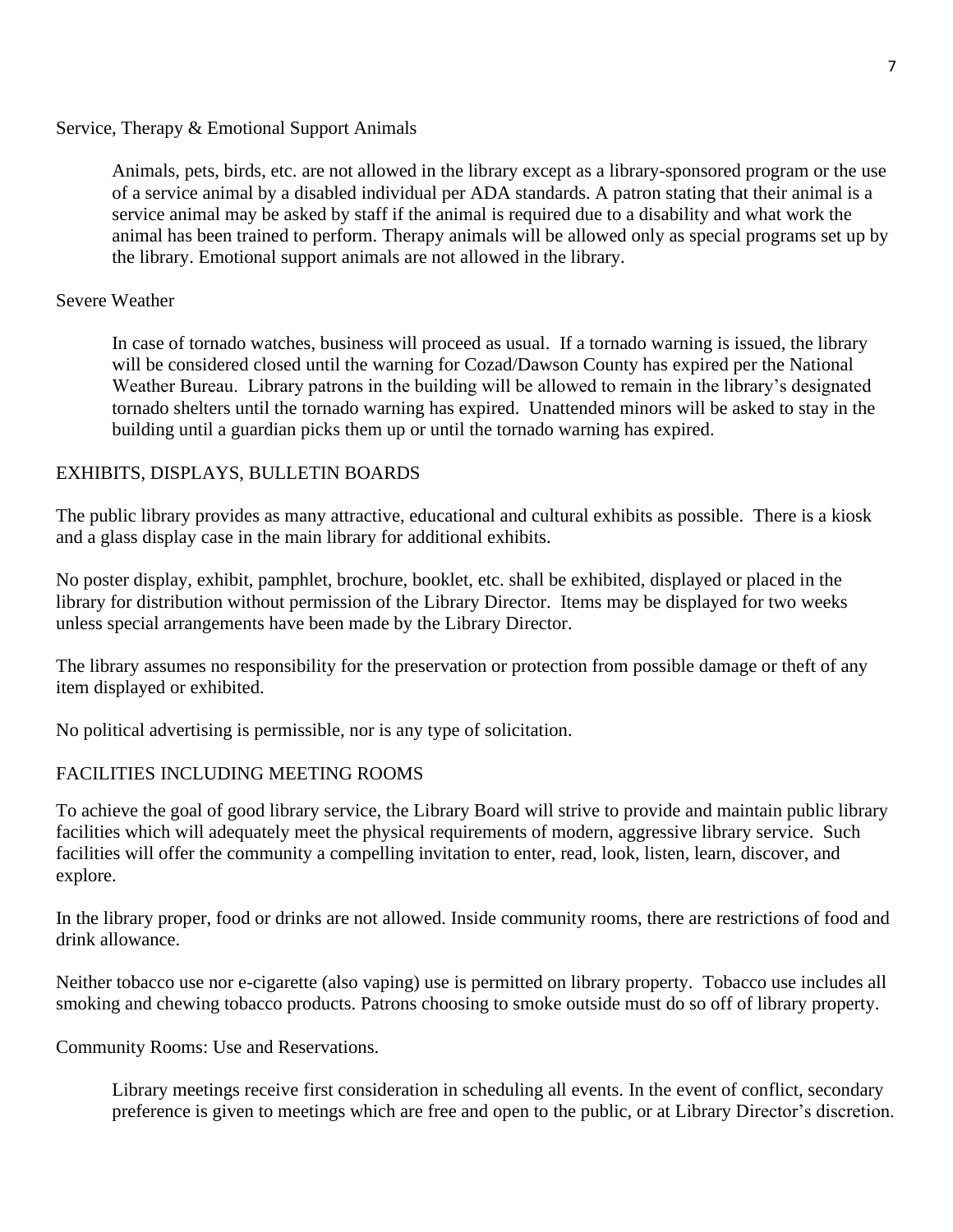No Friday evening, Saturday afternoon, Sunday or holiday meetings will be scheduled that are not library-related. Meetings that will go past library's closing time during the week Monday through Thursday may be scheduled upon approval from the Library Director, but outside doors will be locked at closing time. No keys will be given for meeting room participants to lock up the building themselves. Meetings may also be scheduled before the library officially opens Monday-Saturday, but must be approved by the Library Director beforehand.

The library's Conference Room and Board Room may be reserved ahead of time by groups up to 60 persons (Conference Room) and up to 8 persons (Board Room) for \$20 deposit. Alternate deposits may be granted by the Library Director for State-sponsored groups. Check with Library Director at time of reservation. Groups must be civic, cultural, and/or educational in nature and appropriate to facilities. Personal social gatherings that per etiquette should be issued a written invitation such as a reception or party are not allowed. Reservations are made by filling out form at Circulation Desk. This form must be initialed, signed and dated by a responsible person who will be in attendance at the meeting. These rooms may be available for drop-in use, with an alternate deposit such as keys or driver's license left at the front desk to ensure the rooms are left as they were found. However, it is highly suggested that reservations are made in advance to be sure the room is available.

Rooms may not be reserved for commercial purposes unless direct community-wide benefits are involved. The library reserves the right to reject any request that has a "for profit" status. No admittance fee may be charged nor contributions solicited, nor collections made, nor orders taken, nor selling of any kind allowed unless an approved sponsored library event. A cost recovery fee for any materials used may be charged ONLY if written permission is granted by Library Director in advance.

Food or beverages may be served or carried into the meeting room with prior permission from Library Director. Colored, fruit-flavored beverages or sports drinks are only allowed with prior permission from Library Director. No alcohol may be served on city property.

Groups using the room need to bring their own coffee, paper products (cups, plates, napkins, etc.) for serving and towels, washcloths, etc. for cleaning up.

Groups are responsible for leaving the rooms as found. This includes:

- Returning chairs and tables used to the storage room or placed back where they were found.
- Putting other library equipment back where it was found-usually the store room.
- Picking up, emptying trash, and vacuuming, if needed. A vacuum will be left in the storage room of the Conference Room. If a vacuum is needed in the Board Room, ask at the Circulation Desk.
- Wiping off counters and tables, rinsing out sinks, and leaving any utensils used such as coffeepots, etc. cleaned and put away.
- Not taping signs, posters, etc. to any wood, painted or varnished surfaces.
- Shutting off lights, checking bathrooms, and making sure exit door is locked if group meets past library's closing time.
- Following additional special instructions as posted or as informed by staff.

Some equipment is available for in-house use. Check with staff when filling out reservation form. A separate deposit may be required; however, by signing the form, contact person shall be financially responsible for repair of any damages. Definition of damages shall include, but not be limited to, dropping, breakage, and accidental damages. Repair or replacement shall be determined, and arranged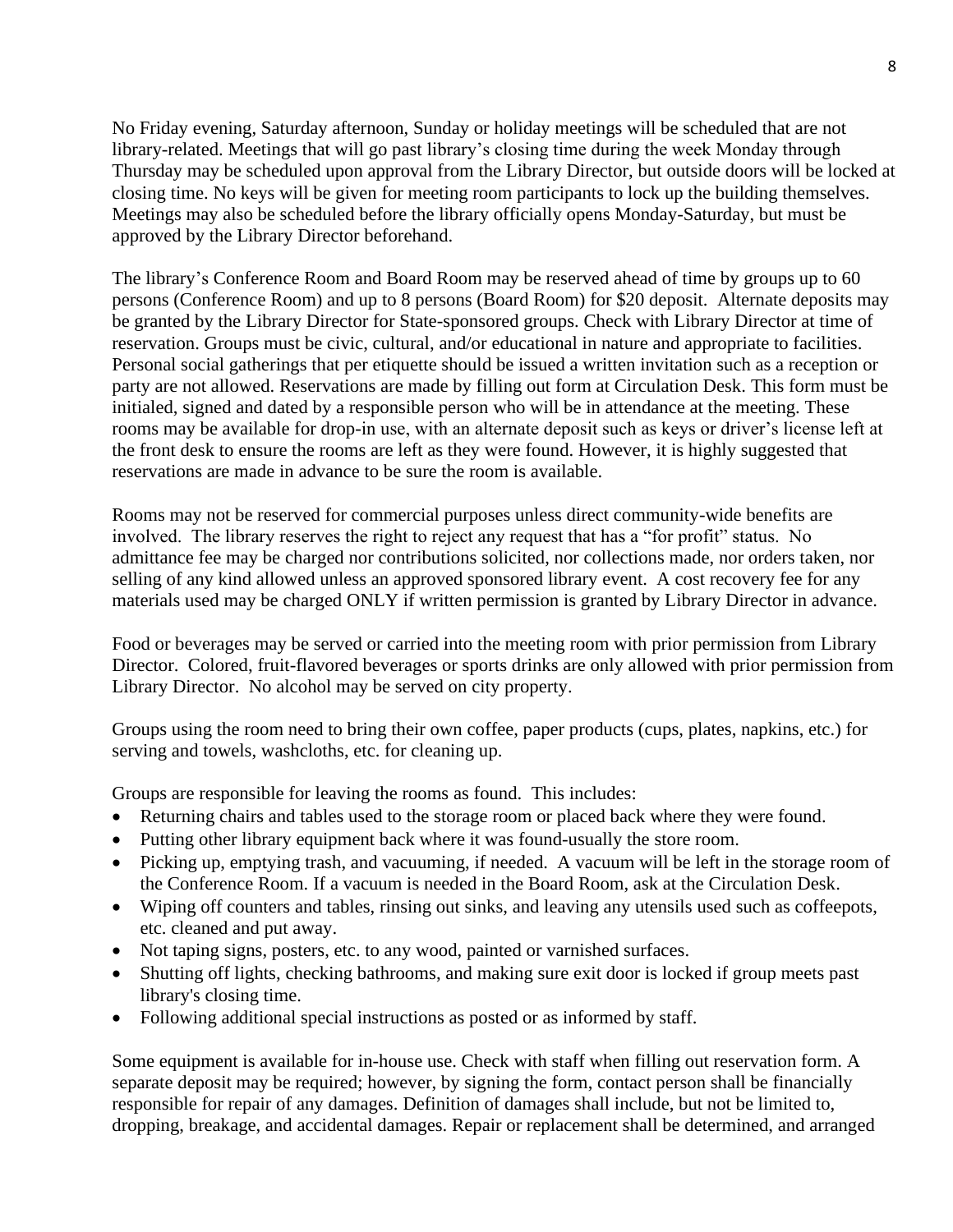for, at the discretion of Library Director.

Rooms will be inspected by staff after use, but it is the individual's responsibility to request a deposit refund. If room is not left as found, WPL reserves right to keep deposit. Repeated offenses of not leaving the room as was initially found or no-shows of reservations may result in loss of privilege of room use. Deposits may be left on file for fiscal year (October 1); if deposits are not picked up by September 30, WPL staff will contact person to see if deposit should be shredded, mailed back, picked up, or sent to Cozad Library Foundation as a donation. If no response from contact person after 3 attempts, deposit will be considered a donation to Cozad Library Foundation and will not be refunded.

Use of the library's Meeting Room or Board Room DOES NOT constitute an endorsement of any organization's policies or beliefs. No announcement, press release, flyer, etc., may state or imply that group or meeting is sponsored/ endorsed by library unless group has prior written approval from Library Director

## Parking

The Wilson Public Library parking lot is designed primarily to meet the operational needs of the Library. The size of the lot was determined by the City of Cozad as being the amount of space needed to serve the library's patrons and staff during its normal hours of operation. It is also available for use by designated organizations which have contracted for the use of the public library's meeting rooms and by other organizations. These include:

- Library and library-sponsored programs and meetings
- Library-related programs and meetings
- Friends of the Library programs and meetings
- Cozad Library Foundation programs and meetings
- Programs and meetings of nonprofit, not-for-profit civic, educational, cultural or governmental organizations.

For outside groups to use the parking lot, primary consideration must be given to the needs of the Library. Use of large areas of the parking lot during normal operational hours shall be reserved for library patrons. The library will designate areas for event parking.

If the library is not open, all the spaces except the space east of the Library are available for event parking.

No overnight parking is allowed without express prior approval.

Parked cars must not interfere with pedestrian use and there is no parking next to the fire lanes (painted red).

Drugs and/or alcoholic beverages are not permitted on Library property, including parking lot.

The parking lot may be closed in the summer during Summer Reading for specific programs.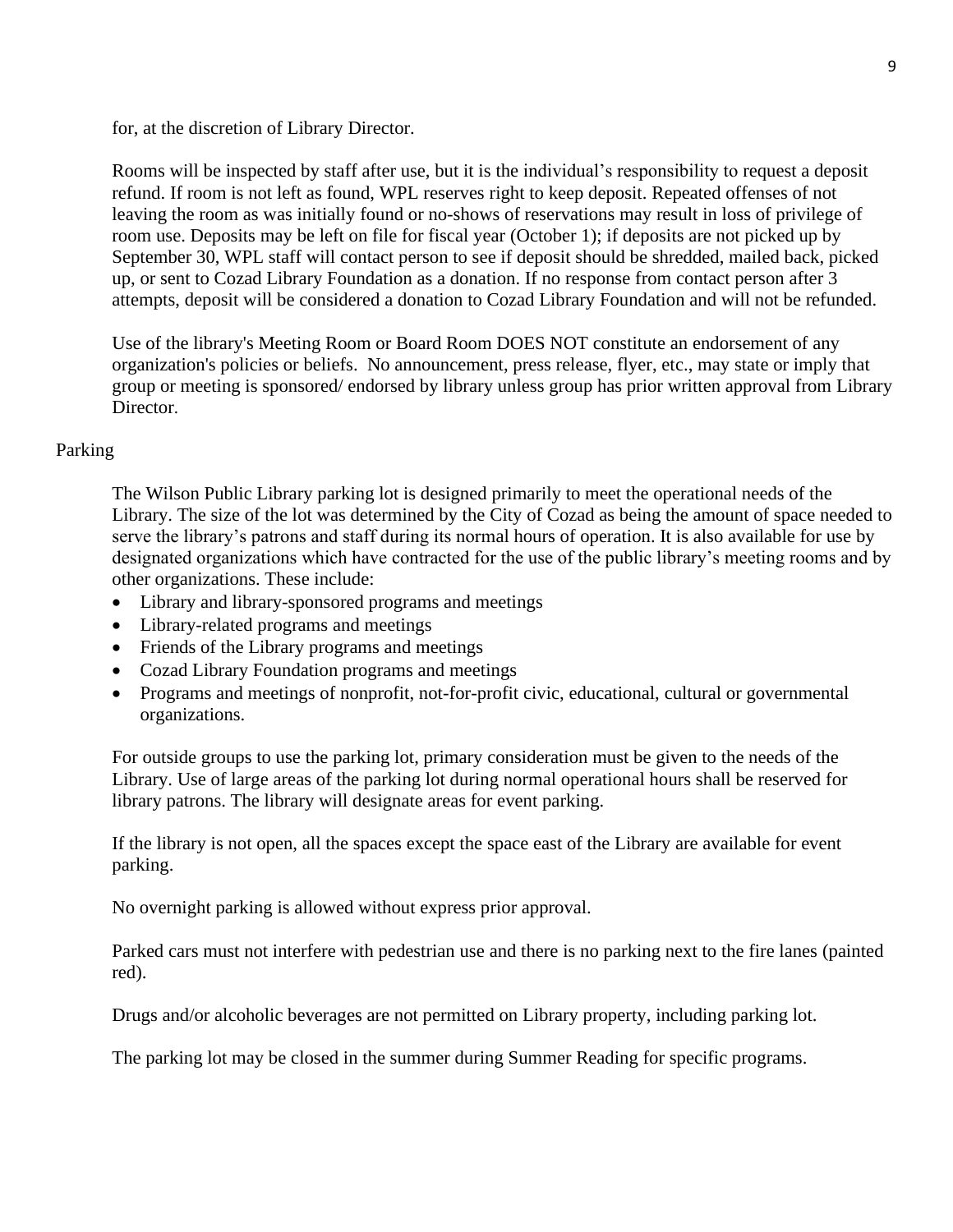# Indemnification

Any group using the facilities and parking lot shall indemnify and hold harmless the Wilson Public Library for any and all damages, costs or injuries which may arise out if its use of the premises.

The Library is not responsible for damage to or theft of non-library equipment, supplies, materials or any other personal possessions owned by those using the parking lot or facilities.

## FINANCE

The Library Board establishes this financial policy to ensure fiscal accountability, appropriate use of funds in support of the Library's mission and goals, and compliance with appropriate laws and ordinances.

The Library Director shall establish an annual budget from City funds received. Submission for approval will go before the Library Board then submitted to the City Administrator for inclusion in the City executive budget. After adoption by the City Council, allocated funds will be made available in the library account for library materials and services. Invoices will be forwarded to the City Clerk for payment. The Library Director will present expenditures of budgeted funds to the Library Board for review and approval at the regular monthly meeting.

On an annual basis, all library funds, expenditures and revenues will be audited as part of the city audit. Any notes or communications from the City auditor regarding the Library shall be communicated with the Library Board. Library finances will also be annually reported to the Nebraska Library Commission.

## GIFTS, MEMORIALS, DONATIONS

The Wilson Public Library accepts gifts of suitable materials with the understanding that they will be added to the library collection only when needed and disposed of at the discretion of the Library Director. The same principles of selection applied to purchases are applied to gifts. Certain materials will not be accepted as donations due to space constraints such as encyclopedia sets, coursebooks, or dictionaries more than one year old, Reader's Digest condensed volumes, and formats no longer actively collected by the library.

The Library does not provide appraisals of gifts or potential gifts, but will give a tax donation form upon request at the time of the donation/gift/memorial.

All donations of books and materials must be in useable physical condition. Due to limitations of space, money, and staff, the Library reserves the right to accept or discard, at its discretion, any materials given to the Library.

Donated materials not utilized for the Library collection will be disposed of through sales and recycling as deemed appropriate by the Library Director.

Unrestricted gifts of money, lands, or property will be accepted by the Library Board and Cozad Library Foundation.

Restricted gifts or bequests may be reviewed by the Library Board before acceptance or rejection. Restricted gifts or bequests under \$100 may be accepted on behalf of the Library Board by the Library Director.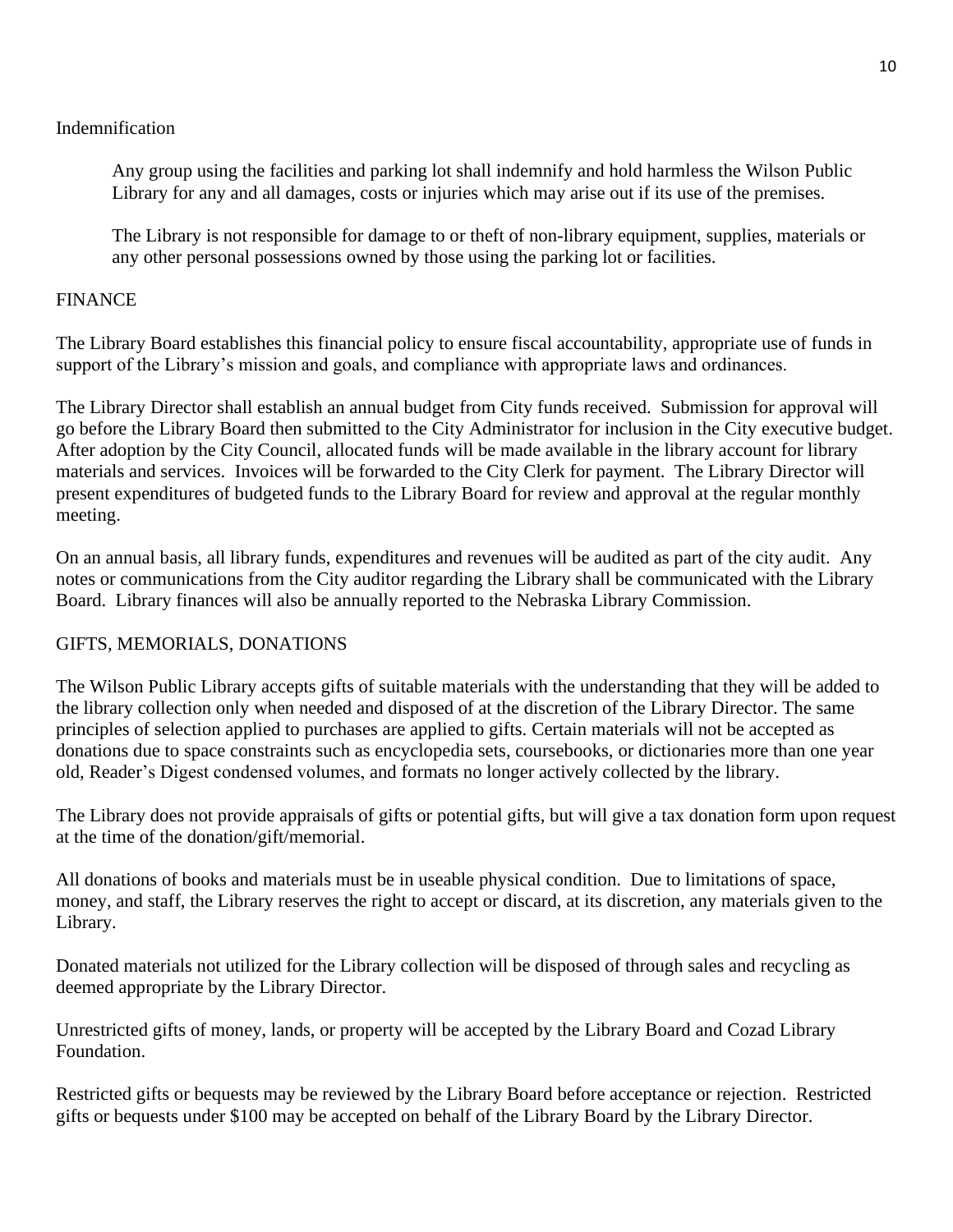Once accepted, all gifts become property of either the Wilson Public Library or the Cozad Library Foundation as determined by the Library Board.

The Cozad Public Library Foundation was formed to handle monetary gifts or bequests on behalf of the Wilson Public Library.

# INTELLECTUAL FREEDOM

The library sets as its major goals the advancement of knowledge, the education and enlightenment of the people of the community, and the provision of recreational reading. Basic to the policy is the Library Bill of Rights and The Freedom to Read statement adopted by the American Library Association. Both can be found posted at the front desk.

# INTERNET: WIFI AND PUBLIC COMPUTER USE

Wilson Public Library assumes no liability for inappropriate conduct or acts conducted on the Internet.

All patrons are allowed public computer and WIFI usage by reading the Internet: WIFI and Public Computer Use Policy and signing a Registration and User Agreement for Computer/WIFI form. Staff may choose to review these policy statements with the person asking to use the computer/WIFI as needed.

Headphones are available for patrons to use. They must be requested at the front desk and returned to the front desk upon checkout. Failure to return may result in loss of privilege. Headphones are considered library hardware and if broken, users or guardians have agreed via User Agreement that they are financially responsible for broken equipment.

Parents must sign the user agreement form on behalf of their children if under 14 and children must be at least 8 to use public computers. Additionally, that child must be able to read the permission form themselves and understand the User Agreement for Computer/WIFI form. The adult signing the user agreement is financially responsible for broken equipment.

Only patrons who have a completed Registration and User Agreement for Computer/WIFI form on file and have signed in are allowed to be in the public computer lab due to space. Children under 8 may not be left unattended in the library while their parent/guardian is in the computer lab. Laptops are available for patrons to use if they also need to supervise children under 8. Parents/guardians are responsible for the behavior of their children. Please see the front desk for more information.

Patrons using the AWE computers in the children's area do not need signed User Agreement for Computer forms as these computers are not internet accessible.

A computer or WIFI user must sign in and out using full, legible name, time of use, and which computer used or if WIFI is used on the provided sheet at the front desk before entering the computer lab. The equipment will be offered on a first-come, first-served basis.

Anyone found abusing library computers in any way or not following the rules will forfeit further computer use for an appropriate time as decided upon by the Library Director. This includes any tampering with library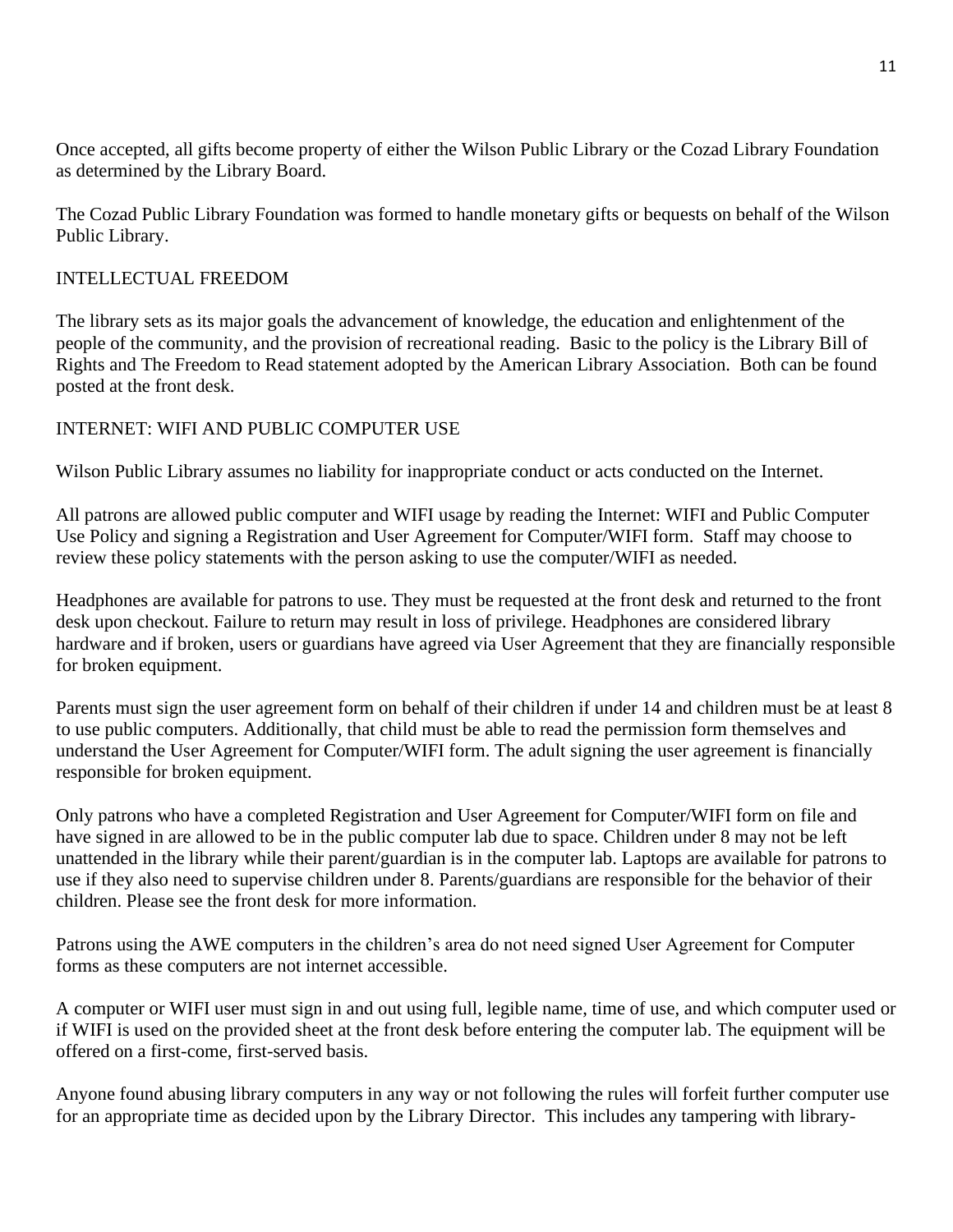stored data or programming on the hard disks or illegally copying copyrighted software from library computers.

Penalties for other violations of the Registration and User Agreement for Computer-Technology Use form are as follows: The first time a patron violates the agreement or Patron Behavior Policy while in the public computer lab, they will not be able to use the public access computers for 1 week, a second violation and they will not be able to use the computer for 1 month, and a third violation will mean the patron has lost the use permanently.

Wilson Public Library reserves the right to deny computer and/or WIFI access to any person found violating the Usage Policy, Patron Behavior Policy, or if a patron has a large fine.

Use of cell phones is not allowed in the computer lab unless authorized by staff for adequate reasons (such as assistance on a college website with the admissions office). Please put cell phone ringer on vibrate; cell phones may be used in the north or the west entryway of the library.

Library computers are primarily for research, business, and study purposes. Patrons may not bring in their own personal devices, CDs, software, or flash (jump) drives to play games on the Wilson Public Library computers.

The computers' hard disk drives are for the storage of library software and information. No one can save personal files on the hard disk drive. Personal storage devices (ex. Flash drives) may be used; please ask staff for assistance with this.

Patrons MAY NOT use privately owned software programs on the Wilson Public Library computers. The user MAY NOT download programs of any kind off the Internet either to a public computer or via public computers to a personal device.

Wilson Public Library computers are not to be used to view, create, transmit, print nor otherwise distribute pornographic, obscene, sexually explicit, racist, sexist, or homophobic materials.

Patrons may only use the library computers in 1/2 hour increments unless no one is waiting to use a computer. The computer will be made available within 5 minutes of being informed by staff that another person is waiting. Arrangements may be made with the staff prior to computer use in special situations. Patrons using computers for entertainment purposes may be asked to forfeit computers before patrons using them for research/educational purposes. If a patron is asked to leave the computer lab due to others waiting, the patron must stay out of the computer lab for ½ hour, even if another computer opens up.

The user is responsible for any damage occurring to library hardware or software due to inappropriate actions or inaction while using computers. If the user is under 14, the adult signing off on the form is financially responsible and the user will not be allowed entry to the computer lab until the fine has been satisfied.

Use of profanity when using a computer or computers will result in forfeiting further library computer use at the discretion of library staff per patron behavior policy.

Printing costs are .20 cents per page side (.40 for 2 sides) for black and white and .50 cents per page side (1.00 for 2 sides) for color. Please ask staff for assistance before attempting to print. Patrons are responsible for all copies printed. Special conditions may apply as to excessive printing.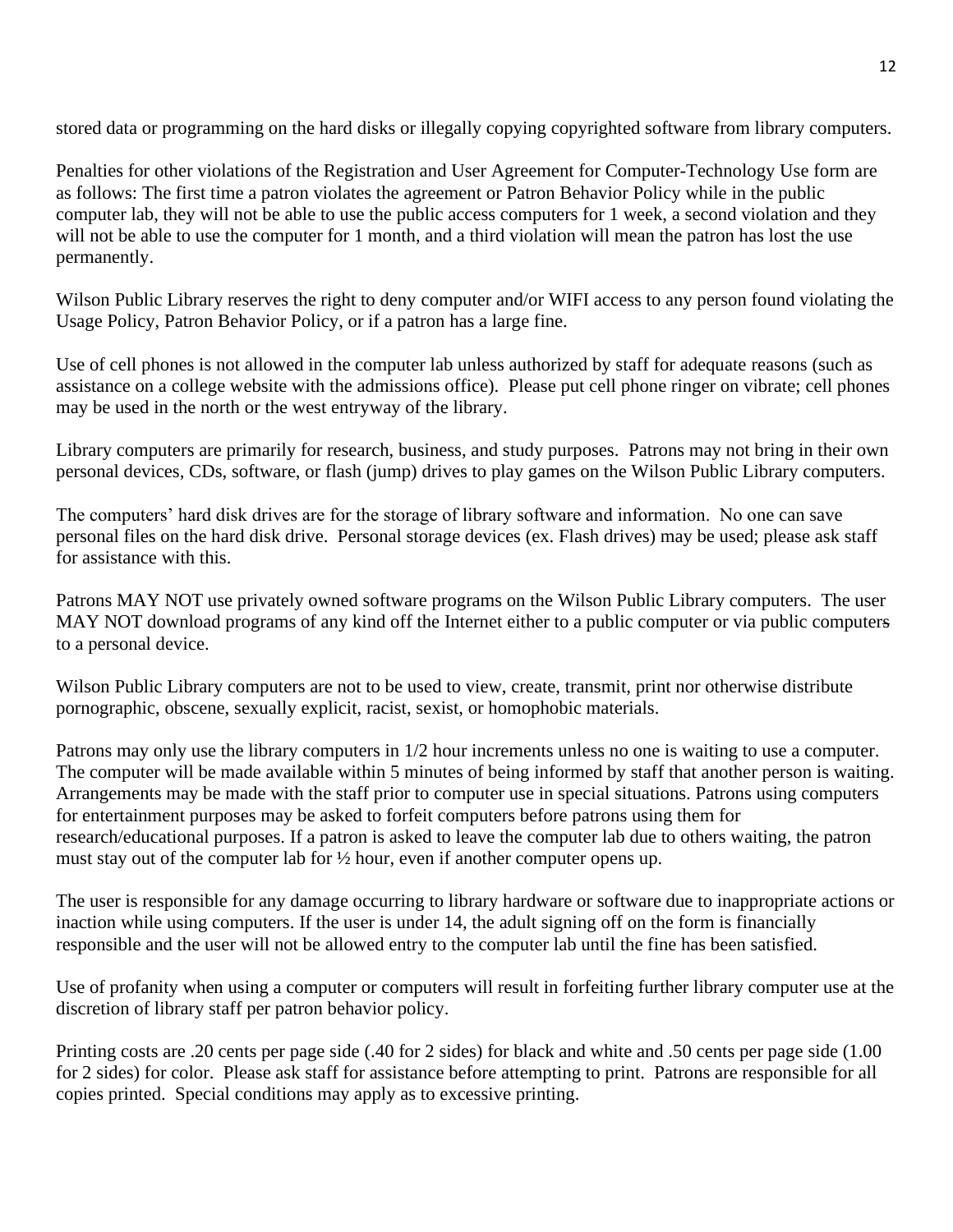Wilson Public Library cannot control the resources on the Internet. The Internet is not a static entity. It changes each minute as new information is added and old information is deleted. Some Internet sites may contain information which is inaccurate, defamatory, illegal, obscene or potentially offensive to some. Wilson Public Library can attempt to prevent direct access to materials not generally acceptable in a public library but it is technically impossible to prevent access to all resources, which might be objectionable to some people.

The public computers do have a filter on them. Patrons may ask the director to remove the filter for a specific educational site. However, this may take up to 24 hours to implement.

Wilson Public Library employees are not responsible for providing personal instruction on the use of the computer or software programs but are available for quick questions. However, staff are available for one-onone help with specific programs under our Check Out a Librarian program. See the front desk for more information. Please see the director about offering specific computer related classes.

# Wireless Capabilities

The Wilson Public Library provides wireless Internet (WIFI) connectivity as a service for users with wireless enabled devices. This service is not to be used as a permanent connection. Wireless patrons are asked to sign a Registration and User Agreement for Computer-Technology Use form and abide by the Public Computer and Internet Use policy listed above in order to have a password provided for the WIFI.

Use of the wireless network is at your own risk and the Wilson Public Library is not responsible for any damage that may occur to your wireless device while connected.

Limitations: WIFI is less secure than a wired network. Signal strength may vary in the building. Wireless printing may be available for some devices. Please ask at the front desk for assistance.

Please be advised that:

- Wilson Public Library staff members cannot configure your wireless device.
- The Wilson Public Library assumes no responsibility for any alterations or interference with a device's configuration, operation, or data files resulting from connection to the wireless network.
- Virus and security protection is the user's responsibility for their own device. The Wilson Public Library assumes no responsibility for damage, theft, or loss of any kind to a user's equipment, software, data files or other personal property brought into or used at the Library's facilities.
- The Wilson Public Library cannot guarantee that the service will be available at any specific time nor can the Library accept reservations for wireless access.
- The connection shall not be used for illegal or time-consuming commercial purposes.

# LIBRARY BOARD MEETINGS AND AGENDA MATERIALS

The Wilson Public Library Board of Trustees typically holds regular public meetings on the second Tuesday of each month at noon in the library. Regular meetings are advertised in the Tri City Tribune and are listed on the library's website under CALENDAR. Occasionally the meeting time and date varies or special meetings are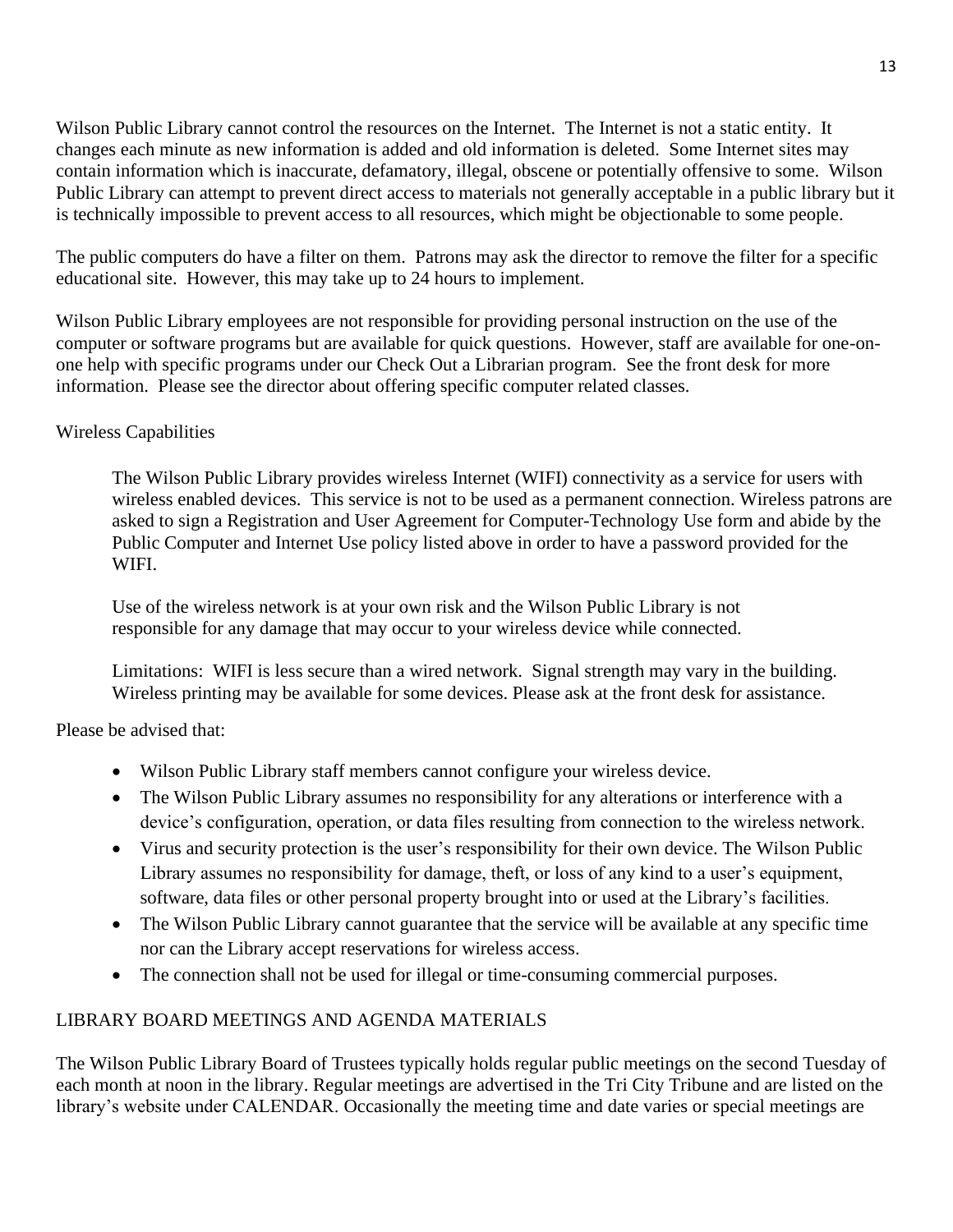scheduled. Changes to the schedule become available at least one week in advance and will be posted on the Library's website or Facebook page, in the Library, and at the City Office. The Library Board of Trustees conducts its meetings and other business in accordance with the Nebraska State Open Meetings Act. Persons wishing to address the Library Board should notify the Library Director in advance (before noon on the Friday before the Board Meeting) to be placed on the Agenda. Current in-process agendas are available in the Library Director's office. More information about the Library Board of Trustees can be found by requesting to see a copy of their by-laws in the Library Director's office or by looking at the Cozad Code, also available at the library.

# MARKETING AND SOCIAL MEDIA

Publicity concerning the library shall be under the direction of the Library Director, who shall inform the public of the services that the library performs and its activities as a public relations agent between the library and the community. Full advantage will be taken of all media.

Public Relations is recognized by the Library Board as involving every person who has any connection with the Library. The Library Board urges its own members and every staff member to realize that he or she represents the Library in every public contact. Good service supports good public relations. Friendliness and helpfulness to patrons reflects the image we want to project.

Special Events to promote the Library will be held.

Wilson Public Library staff will strive to obtain written permission from patrons (and from minor's parents/guardians) before submitting photos of Wilson Public Library events to area newspapers, posting on [www.wilsonpubliclibrary.org](http://www.wilsonpubliclibrary.org/) or on social media associated with Wilson Public Library. Wilson Public Library cannot be responsible for photos submitted to area newspapers or other forms of social media not associated with Wilson Public Library by outside parties regarding Wilson Public Library events.

Social Media Content will be created by Wilson Public Library staff to assist in fulfilling our mission and general objectives. Content will relate to libraries, books, and the book-publishing industry; and to programs, events, photos and/or images or special topics that the library sponsored, held or is promoting.

Comments and postings from the public are allowed, but will be reviewed by Library staff for content. Appropriate comments and postings must be relevant to the content created by the Library staff. Library staff reserves the right to review all comments and postings and delete those that are inconsistent or inappropriate from the Library's social networking sites.

# PATRON BEHAVIOR

The Wilson Public Library welcomes the public to use its facilities and services. However, the library is not a playground, recreation center, or day care facility. Noisy or physically active behavior appropriate in such facilities is not appropriate in the library. Section 51-212 of the Nebraska Statues specifically gives public libraries the power to regulate the use of the library and to exclude from the library persons who violate or refuse to comply with the library's rules and regulations.

Failure to comply with the Library's established policies could result in removal from the premises and expulsion from the Library for a period of one day to indefinitely, or in arrest or prosecution. Violations could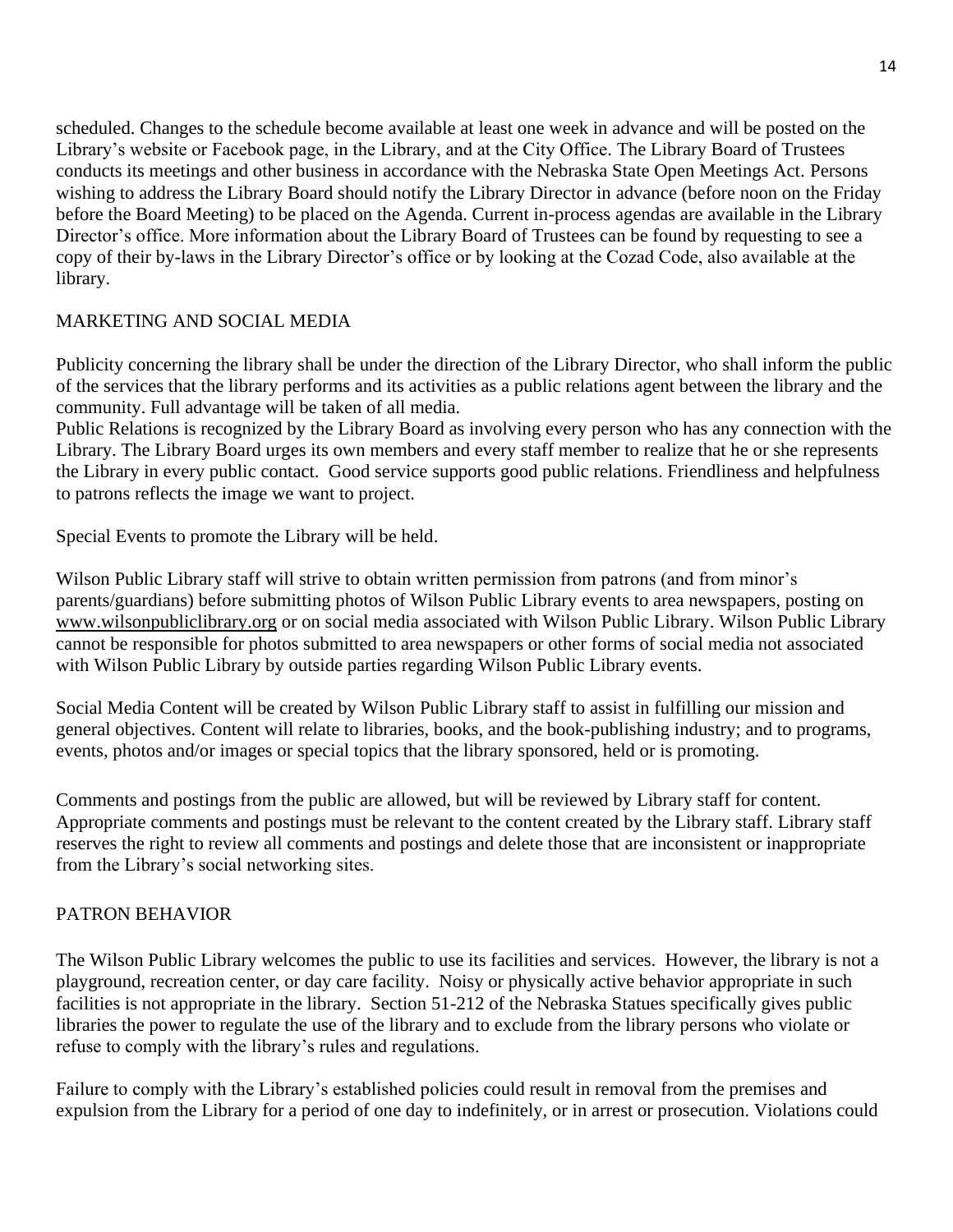also result in the restriction and/or termination of Library privileges, including the use of Library computers and other equipment. Any expulsion may be appealed in writing to the Library Director. Individuals demonstrating disruptive and/or inappropriate behavior will be required to leave the library at the request of library staff and will be subsequently documented. It is within the discretion of library staff whether an initial warning to the patron is appropriate to the patron's removal from the premises. All serious acts of disruptive behavior as well as damage to library property will be reported to the Cozad Police Department.

For the comfort and safety of patrons, volunteers, and staff, and the protection of Library property, the following actions are examples of conduct not allowed on Library property:

- Engaging in any activity in violation of Federal, State, local or other applicable law, or Library policy
- Carrying firearms and dangerous weapons of any type (except by law enforcement officers)
- Being under the influence of, possessing, selling, or using illegal drugs, alcohol, or cigarettes.
- Abusive language or behavior towards library staff or others
- Actions that prevent the legitimate use of the library and its resources
- Lying down or appearing to be sleeping in the Library; having feet on furniture; or blocking aisles, exits, entrances, or book receptacles
- Cell phone calls that disrupt or are inappropriate either in volume or content. Patrons will be asked to take calls outside or in the entryways, but no disruptive or inappropriate calls will be permitted within the library unless special request has been granted by the front desk.
- Eating and/or drinking in areas not authorized by programs
- Using wheeled devices such as skateboards, roller skates, bicycles, motorized or nonmotorized scooters inside the Library. These restrictions do not apply to ADA assistive devices or baby strollers.
- Failure to remove crying infants or noisy, disruptive children from the library
- Harassment or lewd behavior
- Misuse of library property
- Headphone or device volume that is too loud, whether personal or library-issued
- Noisy, boisterous talking or actions
- Uncooperative attitude
- Patrons who abuse the computers and Internet Policy
- Soliciting contributions or selling items on Library property that are not part of a planned public program authorized by the Library Director

Damage to Library (City) Property

Per City Ordinance 6-206, it shall be unlawful for any person within the corporate limits to purposely, willfully, or maliciously injure in any manner, or destroy any real or personal property of any description belonging to another. Should a patron destroy library property, they will be held accountable to the extent of the law as per city ordinance.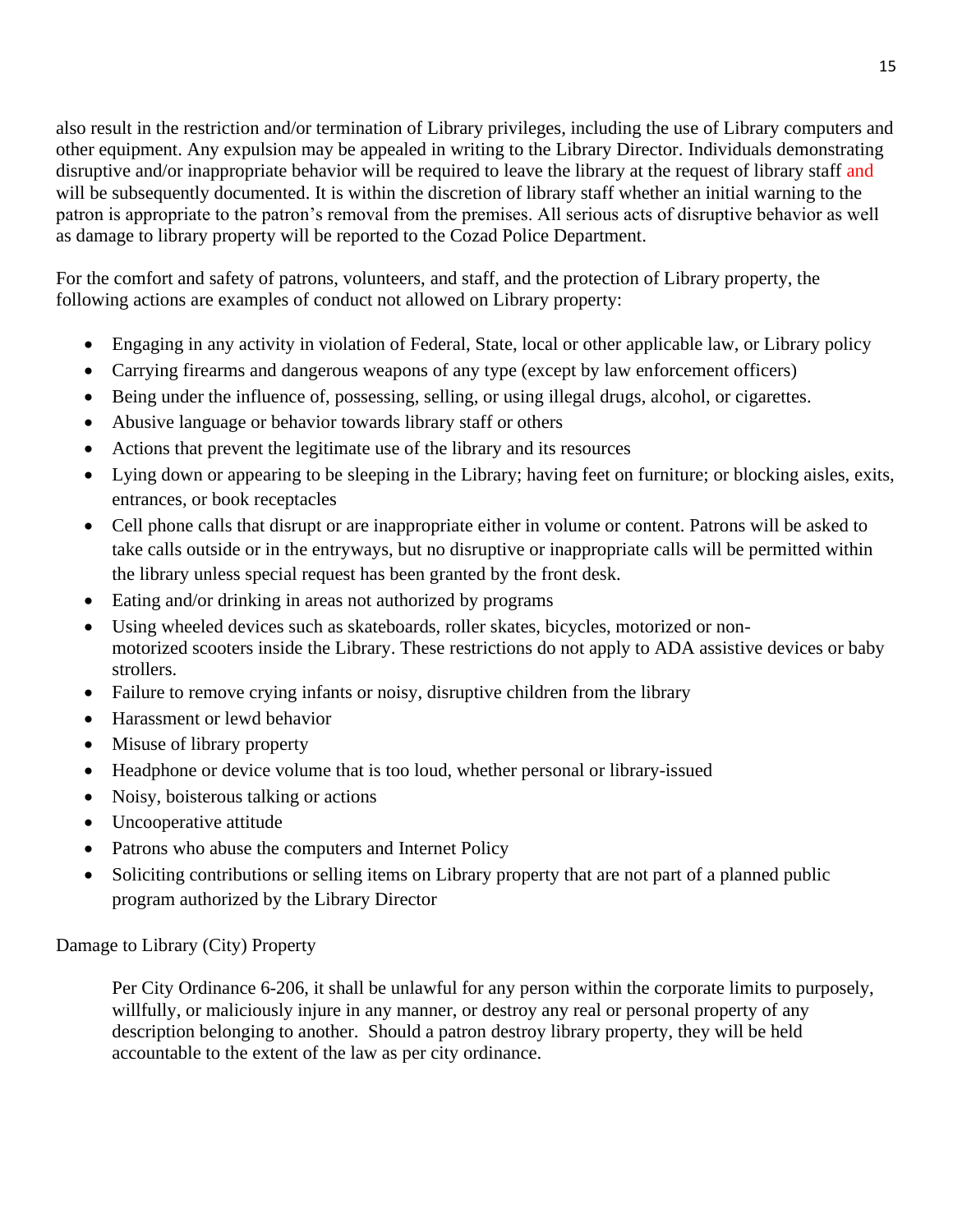Unattended Children and Patrons with Special Needs

Patrons eight years (8) and older may use the library unattended, subject to the rules and regulations of the Wilson Public Library. Patrons under 8 years of age shall, at all times, be attended and adequately supervised by a responsible caregiver.

No child under 8 shall be unattended at any time unless for a scheduled library program with specifications noted in advertising. The responsible caregiver for said child should plan to be at the library when such program concludes.

The Wilson Public Library assumes no responsibility for children left unattended on library premises.

If library staff judges that any child is not coping adequately, a staff member will immediately try to locate the responsible caregiver or, if caregiver is present, to explain patron behavior policy. If the caregiver cannot be found, or if the library is closing, the staff will contact the police department for assistance. The staff will under no circumstance take the child out of the building.

Patrons of all ages with special needs related to physical or mental ability shall be attended by a responsible party as needed. Library staff cannot be expected to provide constant care or oversight.

# Patron Dress Code and Hygiene

Wilson Public Library observes the common no shirt, no shoes, no service policy, where patrons are not allowed to be barefooted, without a shirt, or otherwise attired so as to be disruptive to the Library environment. Clothing that looks like underclothes (including swimming suits) are not appropriate in a Library setting. In addition, while it is not the library's intent to enforce a strict dress code, if appearance/clothing or lack thereof or lack of personal hygiene/offensive body odor is disruptive to staff or others, the patron will be asked to either comply or leave the library.

# PERSONNEL

Personnel employment, salaries, promotions, dismissal, retirement, vacation, sick leave, emergency leave, other employee benefits, dress code, grievances, appeals, and resignation will be followed as stated in the current Personnel Manual for the City of Cozad.

# Staff Professional Development

• Conventions, Meetings, Seminars, Travel

The library encourages the attendance of all staff members and Library Board members at professional meetings, conferences, and conventions.

Library funds will pay for mileage at the going rate per mile only if city vehicles are unavailable as per *City of Cozad Dawson County Personnel Policies and Procedures Chapter 3*. Library funds will pay registration fees for staff members and Library Board members who attend state and district library meetings per *City of Cozad Dawson County Personnel Policies and Procedures Chapter 3.* All other expenses will be paid for the meetings that are library related per rate allowed per *City of Cozad Dawson*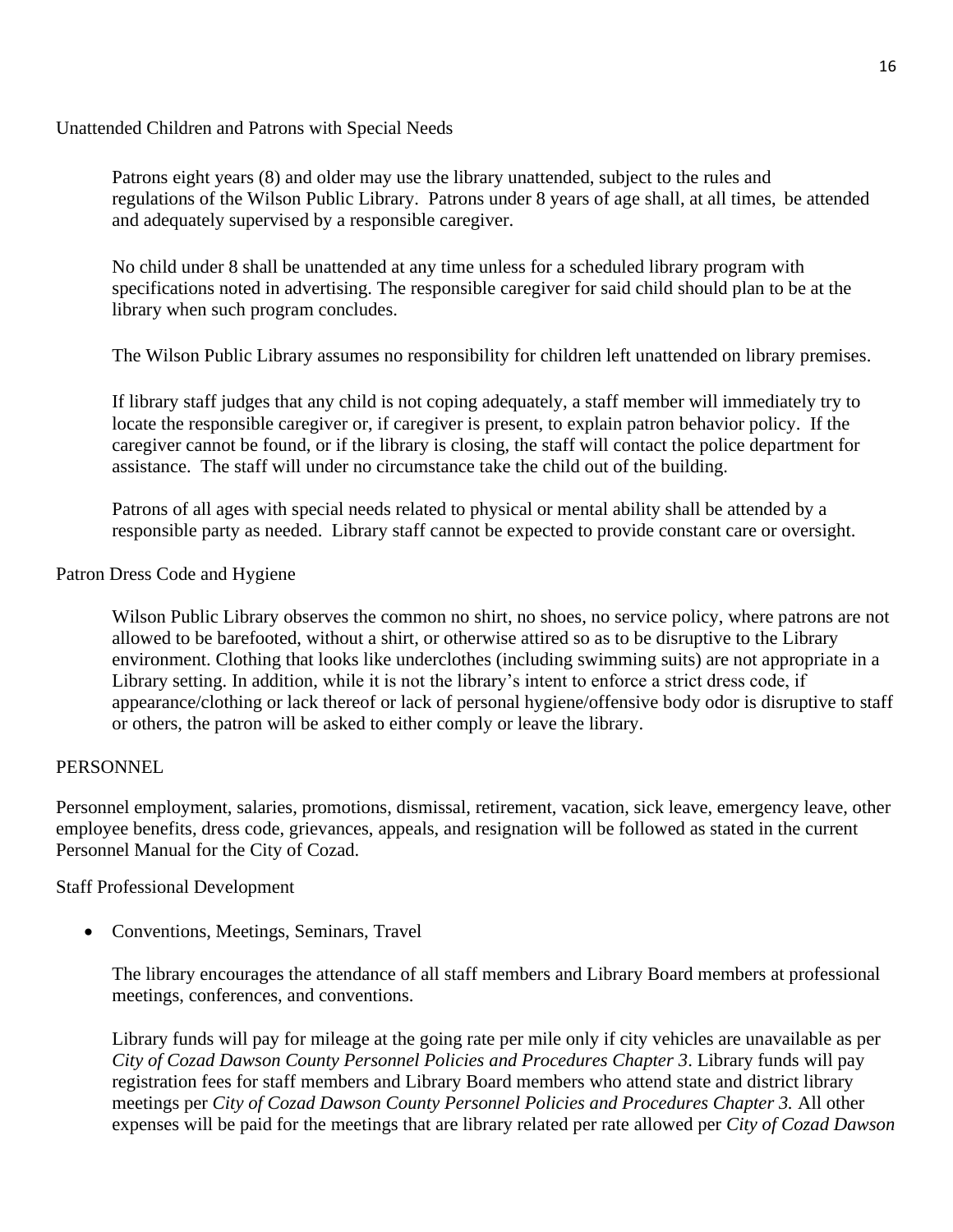• Dues

Library funds shall pay state, regional and national association dues for the library when approved by the Library Board. Library funds shall also pay dues for interested Library Board members, the Library Director, and interested staff for the Nebraska Library Association.

### PUBLIC SERVICES AND PROGRAMS

The library staff will provide guidance and assistance for people to obtain the information they seek as recorded in print, audio-visual, video, computer, and digital format as time allows.

The library will initiate programs to stimulate the use of library materials for people of all ages.

The library will cooperate with civic and community agencies and organizations to help with program materials.

The library will at all opportunities cooperate with others to strengthen the services and resources of all. The library therefore reserves the right to limit or extend the number of books and length of time items are taken out of the library.

The Library Board recognizes that no single library can meet all demands in its community. Because of this, full advantage shall be taken of interlibrary loan services.

The library will provide technology services as needed through requests and funding by the City of Cozad.

Services shall not be denied or abridged because of religious, racial, social, economic, political, or sexual status.

Some services that the library offers may not be available to non-residents as subscription rates are calculated by local taxpayers served.

The use of the library or its services may be denied for due cause. Such cause may be failure to return property or to pay penalties, destruction of library property, disturbance of other patrons, or any other objectionable conduct on library premises (see patron behavior policy). Time limit restrictions as to when a patron may use the library again can be set by the Library Board or Library Director as the need arises.

#### Circulation of Library Materials

All borrowers must have a library card or be listed as a user on a family card in order to check out items.

Books and audio cds shall be issued for a two-week period. Maximum renewals will be an additional two times or a total of six weeks. Materials may not be renewed by the patron if there is a reserve on the book or if the patron has a fine above \$10.

Reference books are designated for use within the library, unless cataloged and processed for check-out. Under certain circumstances, a reference book may be checked out overnight, with the approval of the Library Director (Ex. If a teacher or business professional makes an overnight request, the Library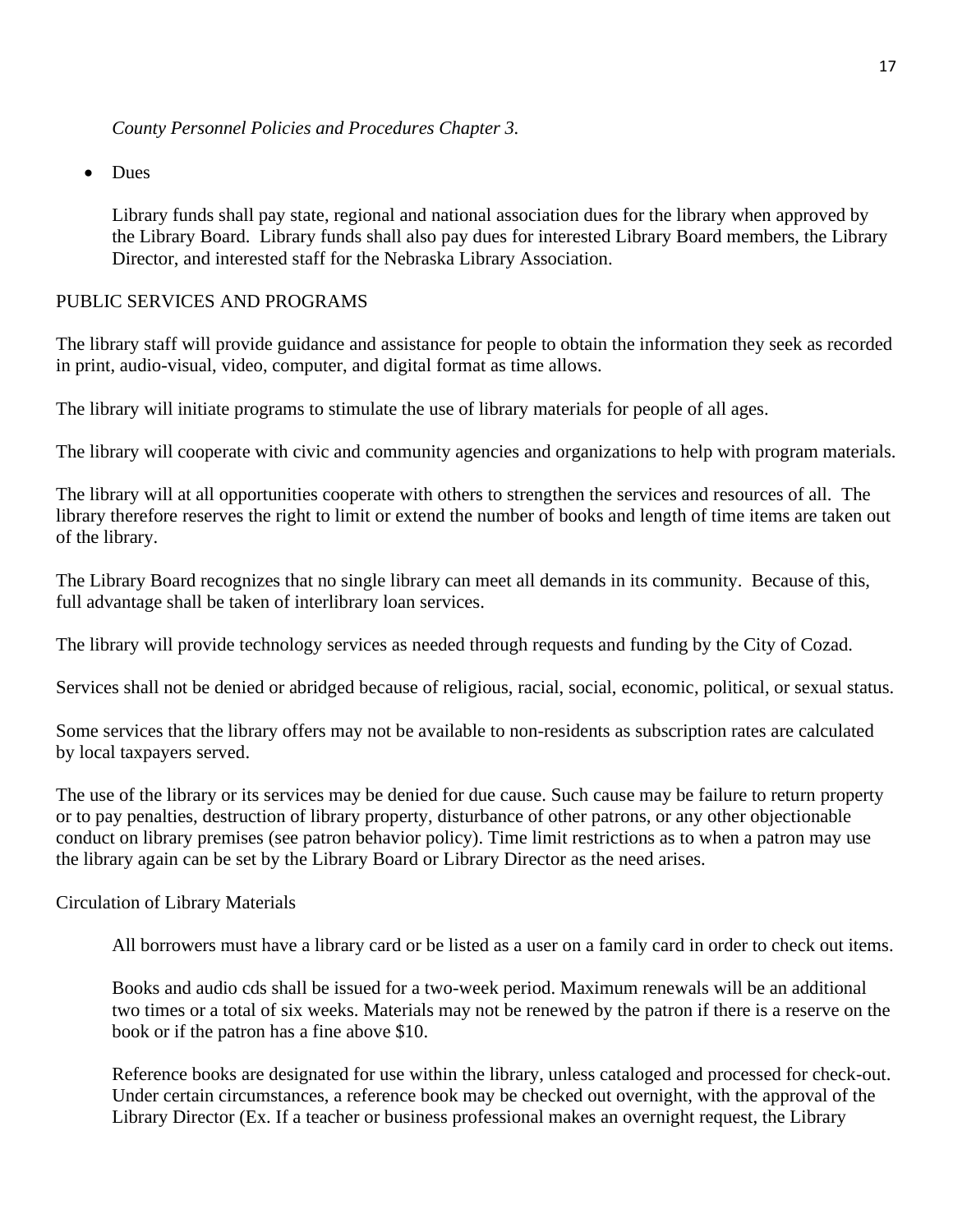Director may give approval.) Library materials may be put on reserve to allow more students access to the material within the library.

Periodicals may be checked out for two weeks with renewals allowed for another two weeks. The most current edition of the magazine may be used only in the library.

A variety of daily, weekly, and bi-weekly newspapers are available for use inside the library only.

Videotape and DVD check-out is for three days with a 3 item limit per household or at the same address for this category. Age is no determination for video/DVD check out. Staff has the right to seek parental approval if irresponsible behavior has been displayed in not getting the videos/DVDs back, paying the fine in a timely manner, or returning the material in need of repair. Videos and DVDs may be renewed once before they must be physically returned.

Cake pans, discovery backpacks, and puppets may be checked out for 1 week with one renewal before return. Only one discovery backpack may be checked out per library card. card.

## Equipment Loan

Patron must be a registered cardholder in good standing (no fines). Patron must leave name, address, and phone number when checking out equipment. Patrons under the age of 18 may not check out any equipment. Patron is responsible for replacement value of equipment if damage occurs. Equipment is for overnight check out only (exceptions-weekends and holidays.) Staff may use their discretion on this. Deposits for particular equipment are listed below. The Library Director may waive a deposit. Library Board members and City employees are not required to make a deposit on equipment.

The following equipment is available for patron check out:

- i. Overhead projector (\$25)
- ii. Screen (\$25)
- iii. Proxima Ultralight LS1 Multimedia projector (\$100)
- iv. ViewSonic PJD5352 projector (\$100)

Additionally, one 26 inch TV, a VCR player, a VCR to DVD recorder, a DVD player, a BOSE cd player, an overhead projector, laptops, a typewriter, microfilm reader, headphones, an Accucut die cut machine/dies, and a screen in the Conference Room can be used by the public during regular hours or for use with a room reservation for an after-hours program depending upon room used. Some of this equipment may be used with no deposit; see staff Library Director for information. It is a good idea to reserve the equipment when reserving either the Conference or Board Room.

#### Faxing services

There is a \$1.00 per page outgoing and incoming charge. Nebraska tax is included in the incoming charge.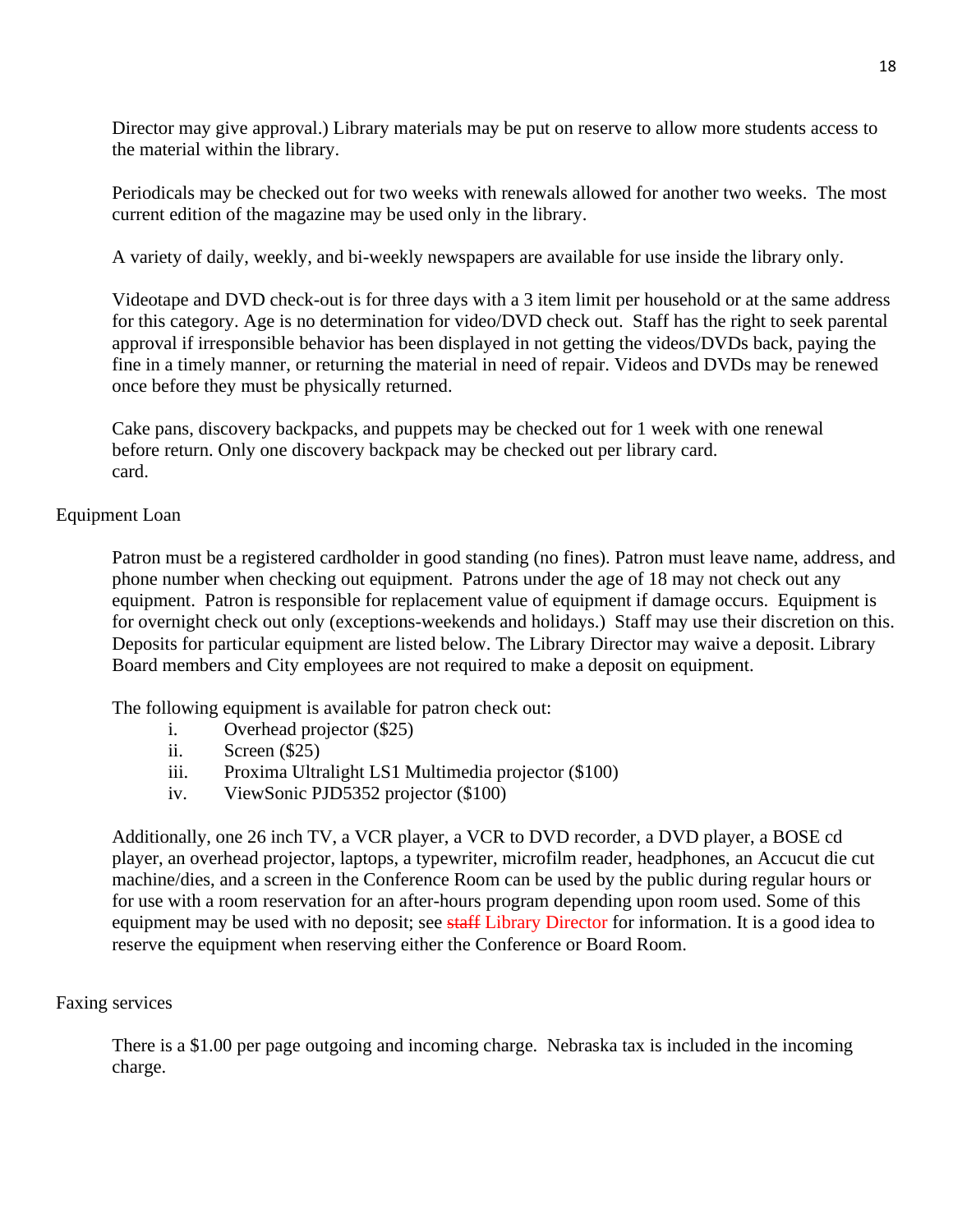### Fines

Ultimate responsibility for an overdue item lies upon the cardholder as all items are stamped upon checkout with a due date. The library sends daily overdue emails, one overdue letter by mail for those who do not have an email address within 7 days of the book being overdue, and may also choose to call patrons regarding an overdue item if other patrons are waiting for said item. After 60 days, the Library Director will send a letter noting what is overdue, cost to replace item(s), as well as any other prior fines.

20 cents a day shall be charged for each overdue item except cake pans, puppets, and discovery backpacks (50 cents) and dvds/videos (\$1.00). Weekend and holiday drop-offs are taken into account when figuring fines.

Patrons will not be charged a fine greater than the cost of the item.

Patrons may not check out any items if fines or lost items exceed \$10.

All fines totaling \$10.00 and above must be paid in full before patron checkout privileges are reinstated. If a patron chooses to "pay down" a fine so that it is under \$10, that fine must still be paid in full before privileges are reinstated. Patrons with financial hardship may choose to set up an alternative form of payment with the Library Director, where they may "read off" overdue fines, where one hour of reading in the library  $= $1.00$  waived off fines.

Any person failing to return books or other library materials due to their loss or destruction will be assessed a fine as indicated above. When an item is reported lost, the fine is stopped and the patron is given a reasonable time to find it. All lost items shall be charged the price listed at the time of purchase. Prices are listed in the catalog database.

Borrowing privileges will be restricted and the patron's name may be turned over to the City Attorney after material has been delinquent for a period of more than 60 days or if the fine exceeds the cost of the item before 60 days.

Prior to any legal action, every attempt will be made to recover overdue materials directly from the patron.

Any items returned damaged by the patron may be assessed the replacement value.

Checks returned for insufficient funds must be taken care of at the City Office and an overdraft fee will be added to the charge. Upon notice of an insufficient check, patrons will not be allowed to check out or renew items until said check has been cleared at the City Office. Additional fines accrued during this time must be paid in full and in cash before further checkouts are allowed. Additional restrictions to the account may be implemented upon notice of an insufficient check, including, but not limited to: checks no longer being accepted for any type of payment; number of checkouts allowed; minimized time period for checkouts; or use of library in any capacity. For a family card, restrictions will apply to all persons listed on the account. A patron may discuss restrictions with the Director and appeal to the Library Board if necessary.

Items not returned in six months may be turned over to the City Office for collections.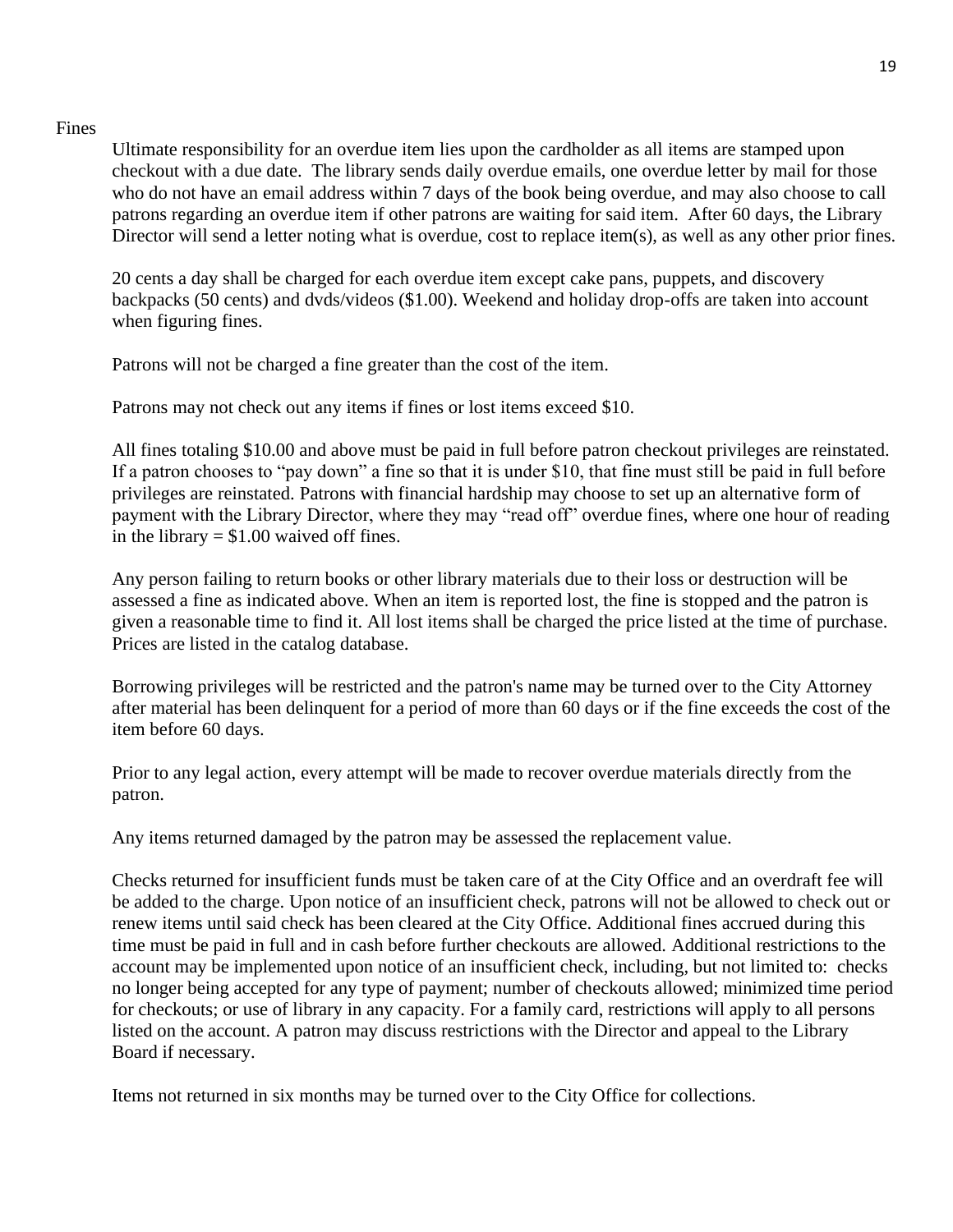Holidays or Special Occasions

The library shall be closed on holidays per *City of Cozad Dawson County Personnel Policies and Procedures Chapter 4.* If December 24th falls on a weekday, the library shall be open 10-3:30pm or according to City closing. Other potential closures shall be presented to the Library Board at a regularly scheduled monthly meeting and, upon approval, presented to the Mayor and City Council.

If the need arises, the Library Director may arrange morning hours for school visits, during Summer Reading Program, or other special activities.

The decision to close the library due to weather or other factors such as a special occasion will be made in consultation with the City Office, the Library Board president or other board member if the president is unavailable.

Since the East Ward votes at the library, one librarian shall be on duty to monitor library interests on all voting days.

### In-Library Use

Within the library, the use of all materials is free to all.

### Insufficient Checks

Checks returned for insufficient funds on public services must be taken care of at the City Office and an overdraft fee will be added to the charge. Upon notice of an insufficient check, patrons must pay in cash for further public services. Restrictions for insufficient funds for payment of fines are addressed under "Fines." A patron may discuss restrictions with the Director and appeal to the Library Board if necessary.

## Interlibrary Loan

As defined by the *Interlibrary Loan Code for the United States*, "Interlibrary loan is the process by which a library requests material from, or supplies material to, another library." The purpose of interlibrary loan as defined by this policy is to obtain, upon request of a library cardholder, material not already available in Wilson Public Library.

If a particular item is not available at Wilson Public Library, a library cardholder may recommend a title for the library to consider purchasing by filling out a form at the front desk.

If the item does not fit within the parameters of Collection Development or is no longer available for purchase, a library patron may request that Wilson Public Library borrow said item from another library for a nominal fee (generally return postage plus a processing fee) for a specific time frame, again by filling out a form at the front desk. The library patron must be a registered cardholder with no fines for interlibrary loan.

If the item can be borrowed from another institution, the library patron will be contacted before Wilson Public Library requests the item from the particular institution, advising borrower of nominal fee, length of checkout, as well as the overall protection of said item. Wilson Public Library will honor the due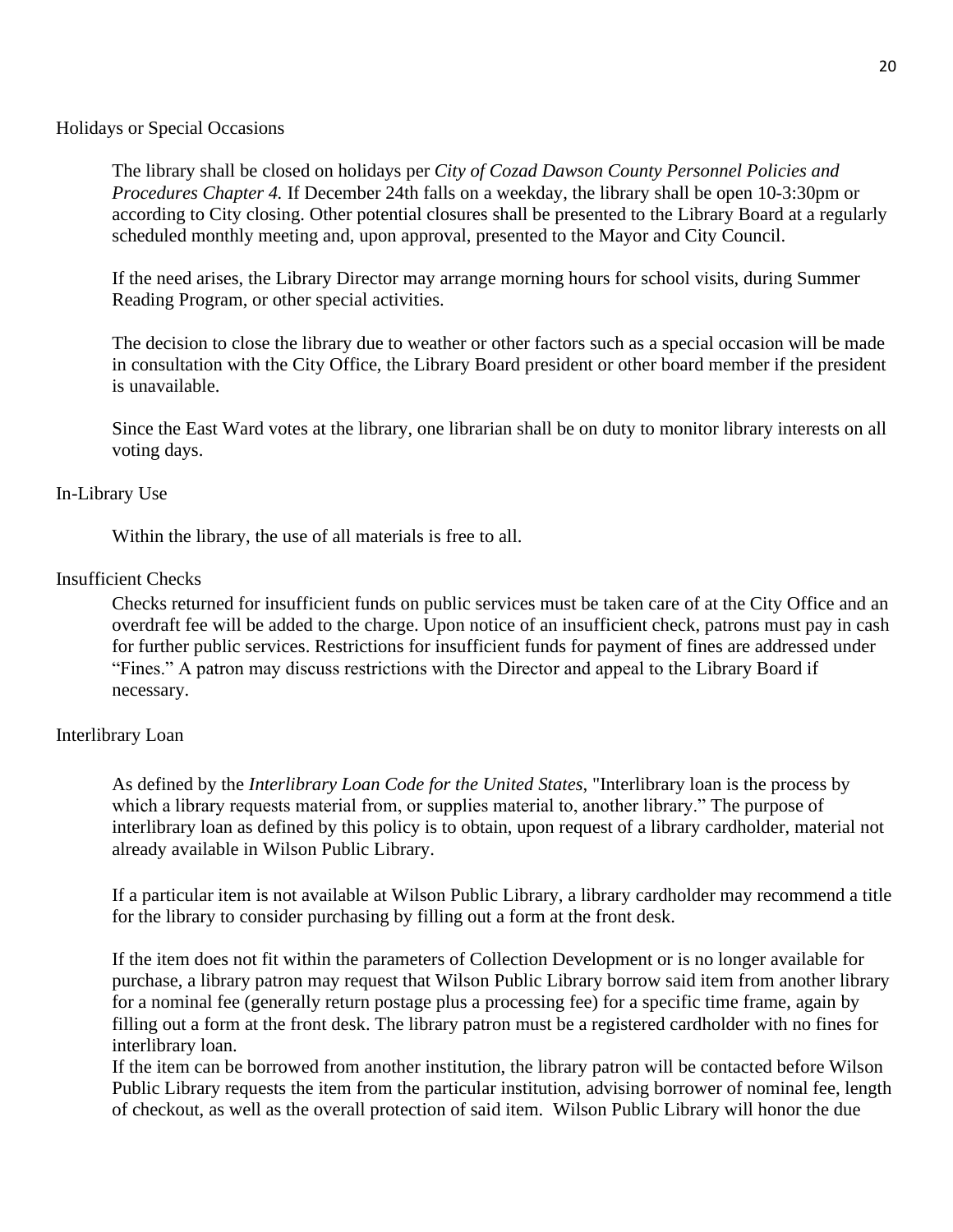date and enforce any use restrictions specified by the supplying library or request a renewal before the item is due. Any borrowed item returned damaged by the patron may be assessed the replacement value in addition to the original loan fee.

Patrons will be limited to five active requests at any given time and regardless of format. This includes requests that are pending, in process, shipped, and received/in use.

Patrons who do not comply with these regulations are subject denial of further interlibrary loan privileges.

Additionally, borrowers from other libraries may request items owned by Wilson Public Library. Dvds and books on tape/cd are not loaned out by Wilson Public Library via Online Computer Library Center (OCLC) request, but may be checked out by Nebraska libraries who call with an inquiry. Other items are loaned out via policy in place at OCLC. Wilson Public Library reserves the right to deny loans of items less than a year old or historical items in our collection. The Library also reserves the right to recall loaned items that have been requested by our own patrons.

### Lamination /Overhead plastic

At \$1.00 per running foot, 24-hour notice is appreciated in order to laminate items in a timely manner. Plastic sheets for overhead use are available to purchase at \$0.50 per piece. Nebraska tax is included in the charge for these services.

#### Library Cards

Nebraska residents may secure physical library materials use privileges by filling out an application card and showing a current Nebraska driver's license or Nebraska photo ID. If a current, permanent address (no POB allowed) is not on the license or ID, a piece of mail showing current Nebraska mailing address is also required. A Nebraska resident with a new card is limited to 3 items checked out at any given time for the first month.

If a patron does not have a current Nebraska driver's license nor a permanent Nebraska address (ex. Living in the hotel in Cozad), said patron shall be restricted to a temporary card allowing only 3 items to be checked out at all times until a Nebraska driver's license and permanent Nebraska address can be verified.

Patrons may not use an account that does not have their name registered as a user.

Individual cardholders are not allowed to share cards.

Family cards are available for related parties living at the same address. Children who live in multiple homes may not be on multiple cards. They should only be listed on the primary guardian's card, whether this is a parent, guardian, or grandparent.

Any cardholder who has a penalty of \$10 or more will be denied access to checking out materials from the library until fine is paid in its entirety. (See Fines.)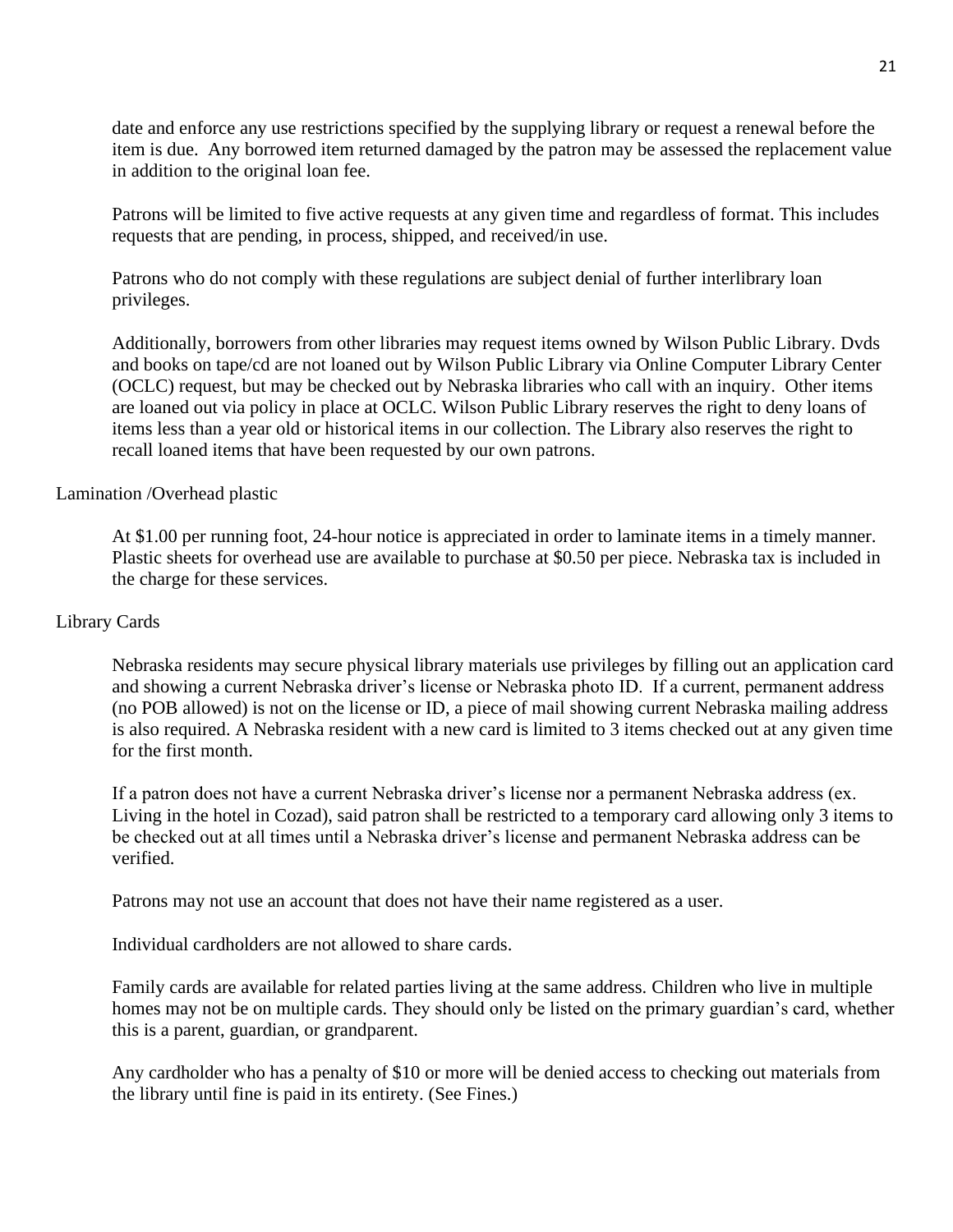The Library Director can restrict or limit material access to all patrons from one family due to abuse of their library privilege or to unrelated cardholders residing at the same address. This can include not letting any family member check out items until all fines, penalties, etc. are paid.

If a patron has been removed from the catalog database due to no use in 5 years, but returns, they can be reinstated into the system pending an update to address and telephone number without the 3 item/one month limit.

Operating Hours (Unless otherwise posted and advertised):

| Monday-Thursday | 10-7 p.m.   |
|-----------------|-------------|
| Friday          | $10-5$ p.m. |
| Saturday        | 10-1 p.m.   |

## **Outreach**

Homebound Services provide library materials to those who are physically unable to leave their homes and cannot utilize traditional public library service. Any resident of Cozad living within city limits who has difficulty coming to the library due to a variety of reasons is welcome to apply for this service. Homebound patrons do need a library card and a telephone in order to participate. Applications for homebound services are available at the front desk or by calling 308-784-2019.

Upon acceptance into the program, deliveries and pick-up of library items are made to the patron's home every two weeks on a mutually agreed upon date and time by the Homebound Services Coordinator and patron via telephone. Every effort will be made by the Homebound Services Coordinator to choose books or audiobooks that meet the patron's interests.

In case of a missing or damaged item, the patron is financially responsible and outreach will halt until item is paid for or located.

# Printing/copying

For prints or copies, a 20 cent fee per black and white page side and 50 cents per color page side will be charged to the patron within the library. This includes paying for "mistakes" made by the patron. Nebraska tax is included in the charge.

## Public Programs

Programming is an integral component of library service that:

- o Expands the Library's role as a community resource
- o Introduces patrons and non-users to Library resources
- o Offers lifelong learning for all ages
- o Extends the visibility of the library
- o Provides cultural enrichment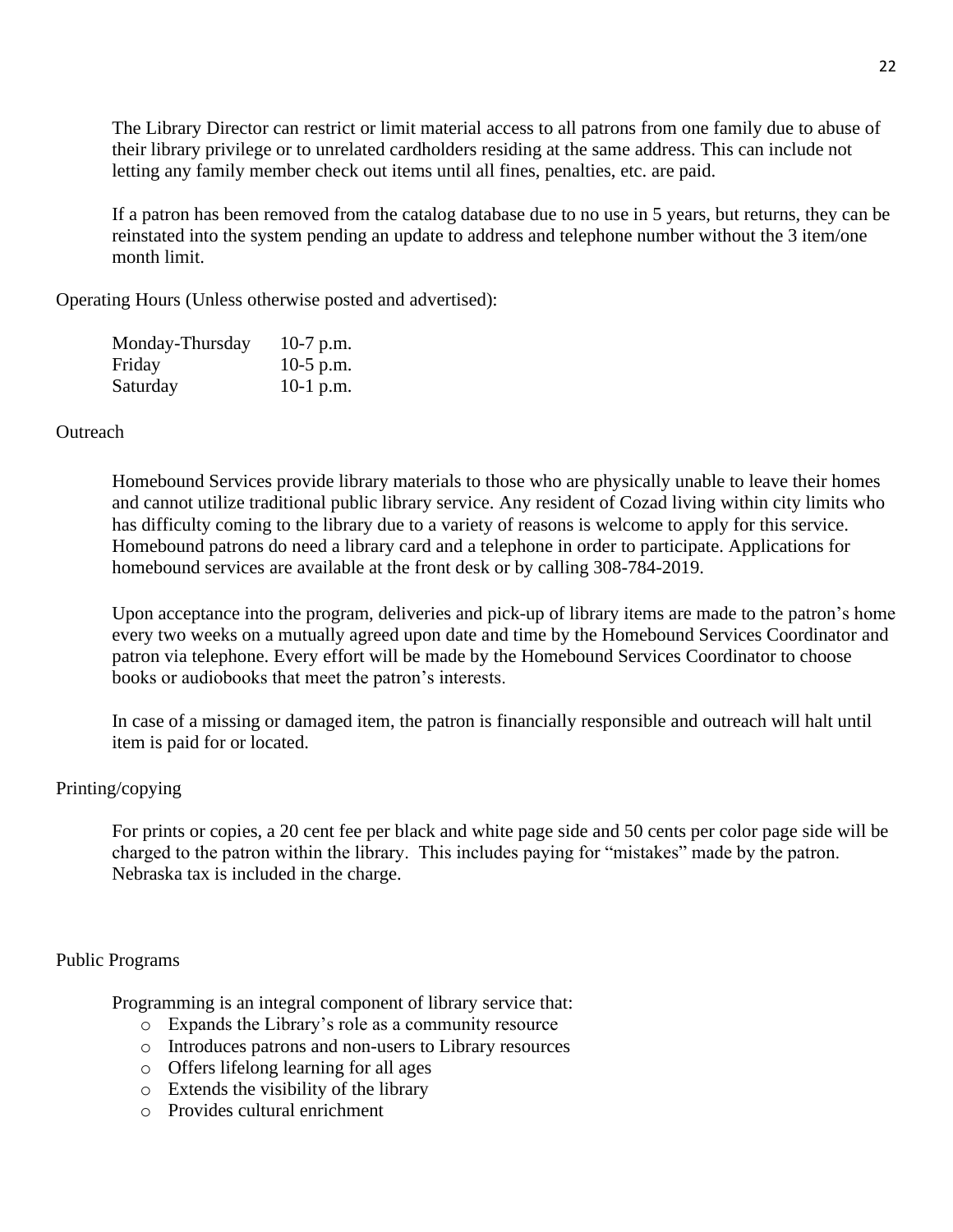Ultimate responsibility for programming at the Library rests with the Library Director, who administers the service under the authority of the Board of Trustees. The Library Director, in turn, delegates authority for program management to the Youth Services Director and other staff so named by the Library Director.

Those creating programs will use the Library's staff, collections, services, and facilities to develop and deliver programs, along with other presenters and organizations. Staff use the following criteria in making decisions about program topics, speakers, and accompanying resources:

- Relevance to community needs, interests, and issues
- Availability of program space
- Treatment of content for intended audience
- Presentation quality
- Presenter background/qualifications in content area
- Budget
- Historical, educational, and cultural significance
- Connection to other community programs, exhibitions or events
- Relation to Library collections, resources, and exhibits

The Library also draws upon other community resources in developing programs and actively partners with other community agencies, organizations, educational and cultural institutions, or individuals to establish and present co-sponsored public programs. Professional performers and presenters that reflect specialized or unique expertise may be hired for Library programs; performers and presenters will not be excluded from consideration because of their origin, background, or views, or because of possible controversy. Library staff who present programs do so as part of their regular job and are not hired as outside contractors for programming.

Library programs are free and open to the public. A fee, however, may be charged for materials used for programs. The Library's philosophy of open access to information and ideas extends to Library programming. Library sponsorship of a program does not constitute an endorsement of the content of the program or the views expressed by participants, and program topics, speakers, and resources are not excluded from programs because of possible controversy.

The Library reserves the right to deny attendance to or participation by anyone becoming disruptive to audience members or the program presenter, to anyone in violation of the Library's Patron Behavior Policy, or to patrons not in the appropriate age ranges for specifically advertised programs. Adult supervision is required at all programs involving youth in accordance with the Library's Unattended Children Policy unless specifically noted by the Library.

Registration may be required for planning purposes or when space is limited.

Any sales of products at Library programs must be approved by the Library Director and must benefit the Library. Books and cds may be sold at library sponsored programs if the items are directly connected to the performance or presentation. The performer is responsible for processing all payments.

Employees may take pictures or videos of participants in the library for promotional use. If individuals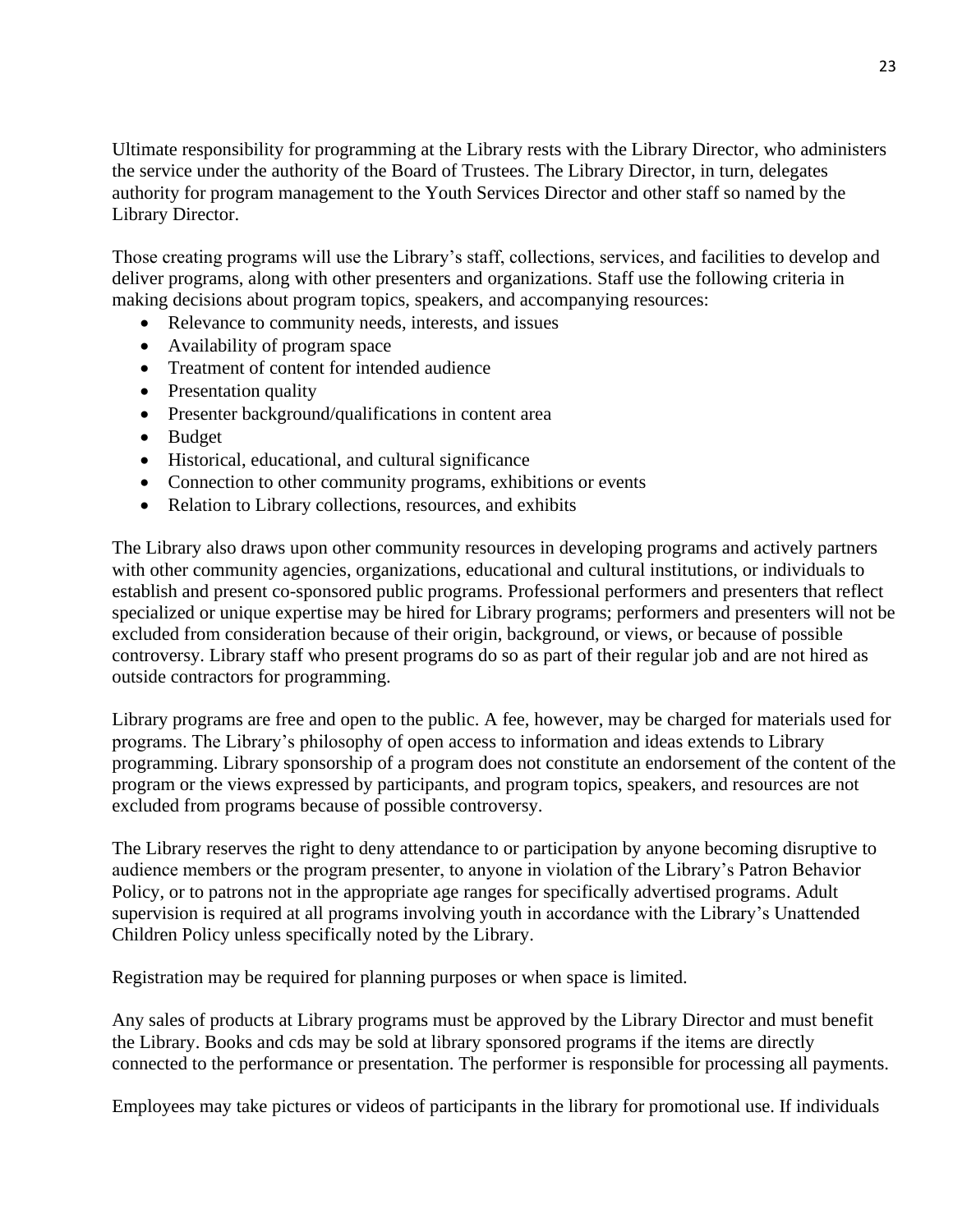can be identified in these images, their permission must be granted, preferably in writing, before the pictures are used by the library.

External organizations or individuals partnering with the Library on programs must coordinate marketing efforts with the Library Director.

Animals that are part of Library programs must be caged or accompanied at all times by their handler or trainer.

If a patron questions a library program, he/she should first address the concern with a Library staff member. Patrons who wish to continue their requests for review of Library programs may submit the Request for Reconsideration form at the front desk. Requests for review of programs will be considered in the same manner as requests for reconsideration of library materials.

Replacement of Lost/Damaged Materials

Replacement of damaged material is the responsibility of the patron who last had the item checked out. Materials are valued at full cover price, which may be found on the item's catalog record. If the catalog record does not show cost, then the full cover cost from the replacement's vendor will be substituted. Magazine issues are valued at \$5 each unless otherwise noted in catalog.

The preferred method of replacement is through payment for the item checked out (and a new title will be ordered) or the donation of a new copy of the same title in the same format. Second choice is with a donation of a new copy of a similar title in similar format, with prior approval of the Library Director. Items returned with live or dead bed bugs will be replaced by the library and replacement fines will be assessed; donations will not be accepted. Damaged individual audio cds or dvds that can be repaired will be charged \$1.00 per cd/dvd. From funds received, lost/damaged items will be replaced via the appropriate budget line and in line with Materials Selection Policy.

DVD, video or CD cases, cassette bags, and other AV accessories are valued at \$6 each.

Replacement of lost material is the same as for damaged material. However, if the patron feels the item(s) may turn up they should be renewed until the maximum fine (which is the cost of the item) is reached, then moved to Lost as per the procedures manual. The patron will then have 60 days before restitution is required.

No return of replaced material or money will be made if the original item is found. Upon paid replacement of damaged material, said item will be deleted from library's catalog and damaged item is given to patron or discarded by Director.

Items not returned in six months will be turned over to the City Office for collections.

## WITHDRAWAL FROM COLLECTION AND BOOK SALES

Materials which are no longer useful in the light of stated objectives of the library will be systematically weeded from the collection according to accepted professional practices.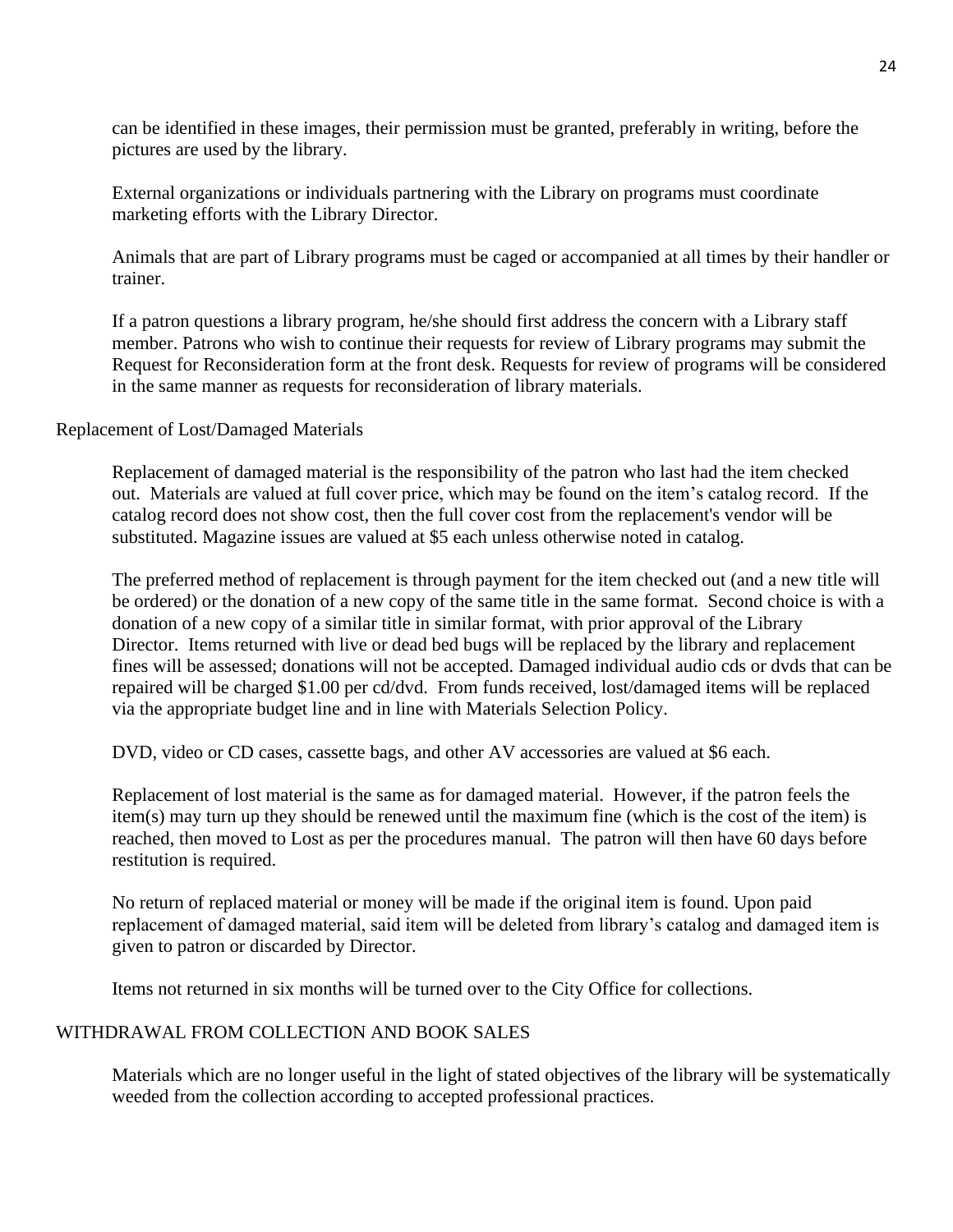Such materials may then be given to the Cozad Library Foundation for their ongoing book sale based upon free will donations as part of the library's scheduled events, and if in poor condition, materials will be disposed of or recycled at the discretion of the Library Director.

Monies collected through book sales will be recorded in due form and given to the Cozad Library Foundation on a monthly basis.